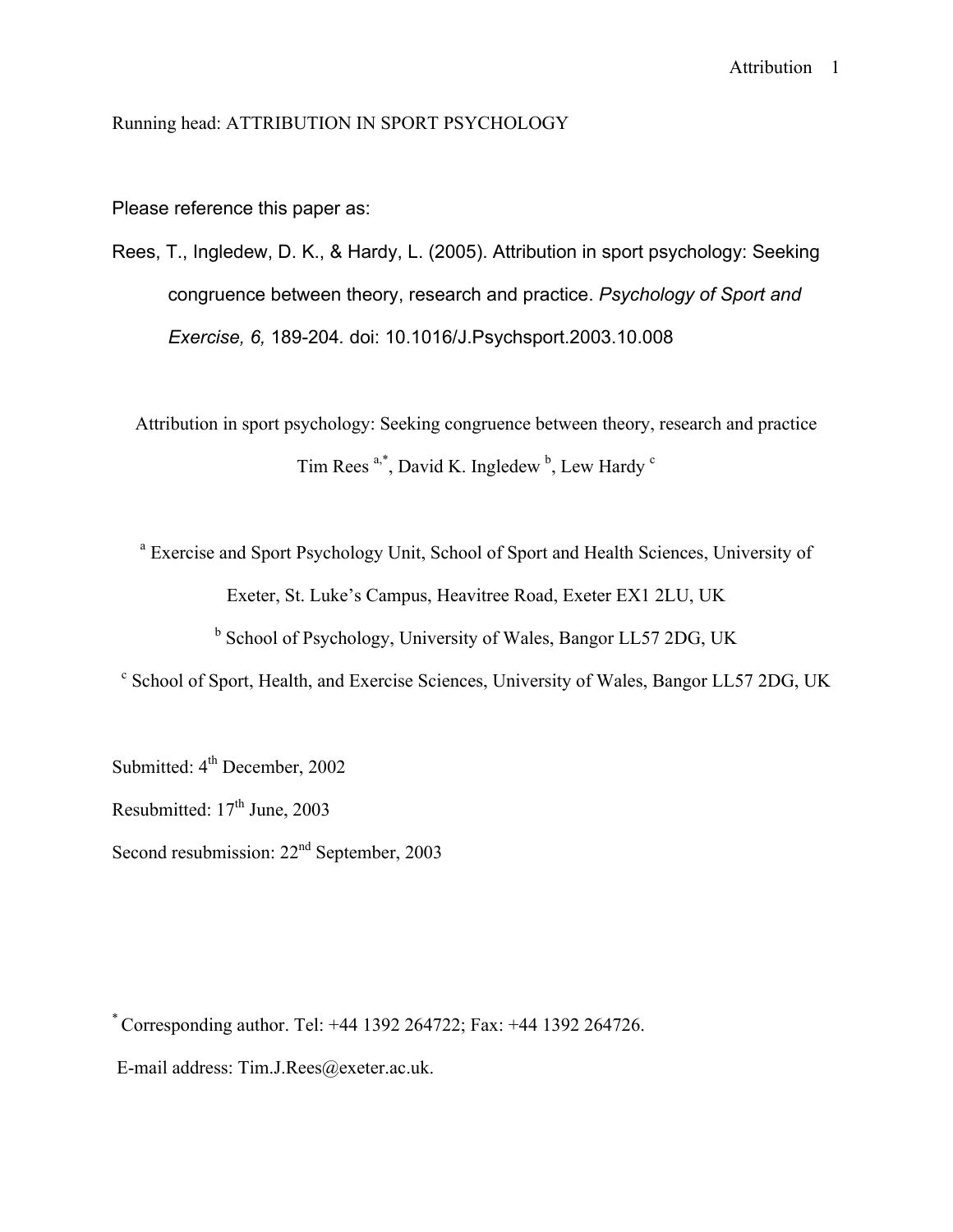Attribution in sport psychology: Seeking congruence between theory, research and practice

Submitted: 4<sup>th</sup> December, 2002

Resubmitted: 17<sup>th</sup> June, 2003

Second resubmission:  $22<sup>nd</sup>$  September, 2003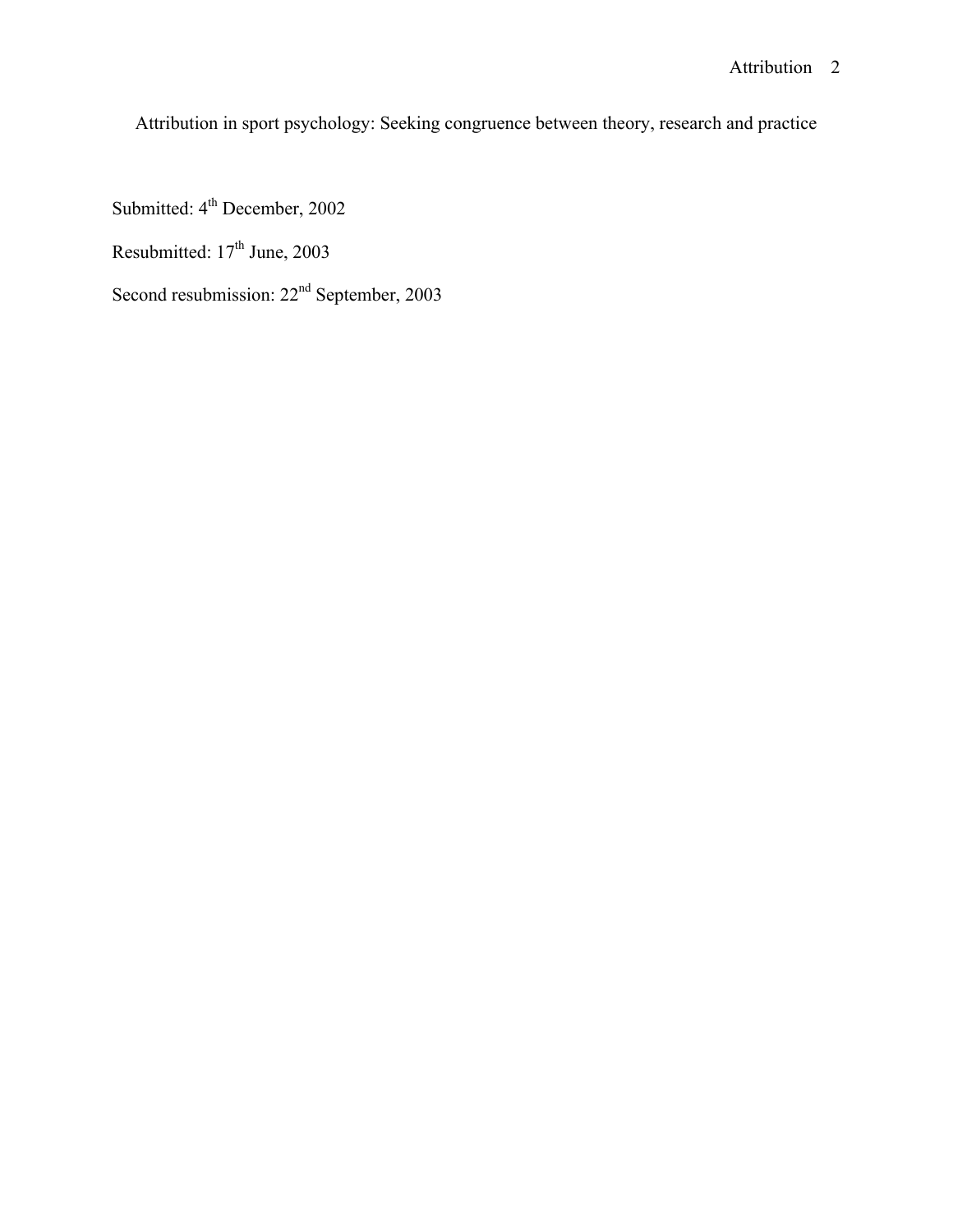#### Abstract

*Background and purpose:* This paper urges revision of the way attributions are conceptualised, investigated, and applied in sport psychology. There has been a recent decline in attribution research in sport psychology, despite the generally accepted relevance of attributions in applied settings. In seeking closer links between attribution theory, research, and practice, we argue that there is a mismatch between research and practice in sport psychology.

*Methods:* Relevant literature is reviewed and theoretical arguments offered within seven subheadings: attribution theory in practice; linking consistency, distinctiveness, and consensus information to attribution dimensions; controllability as the primary attribution dimension; the generalisability of controllability; assessing attributions; implications for practice; and the social context.

*Results and conclusions:* Research within sport psychology should focus on the central issue of how controllability attributions generalise across time, situations, and people. Measurement should reflect this approach to research within the field of attributions, and to this end, researchers might consider using a variety of quantitative and qualitative methods of inquiry. Practitioners should use consistency, distinctiveness, and consensus information to challenge clients' attributional thinking and help them attain adaptive perceptions of controllability. Practitioners should also help clients to be their own psychologist. Future research and practice should include a consideration of the social context in which attributions are shaped.

Keywords: attributions; causal attribution dimensions; attributional retraining; controllability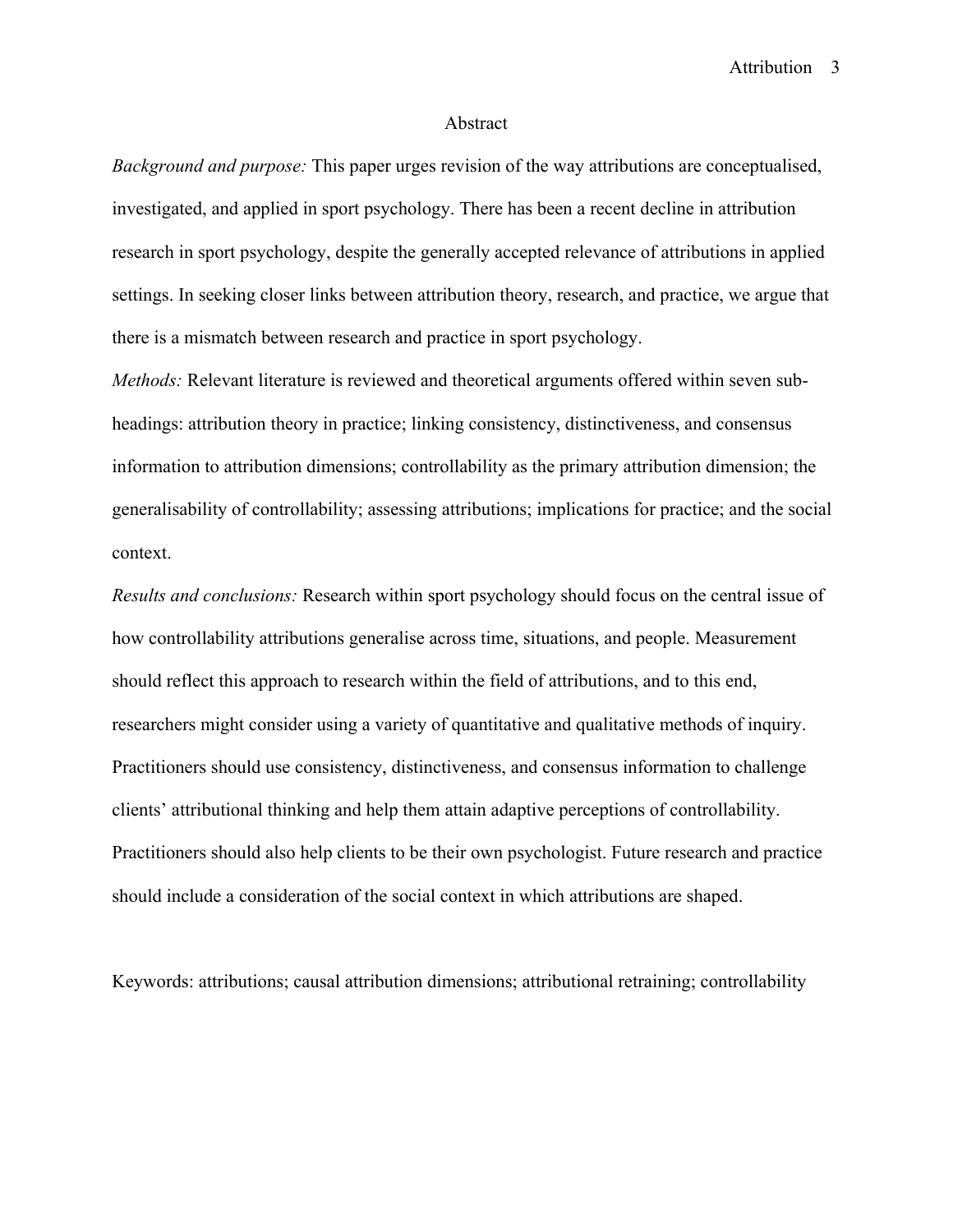Attribution in sport psychology: Seeking congruence between theory, research and practice

In sport psychology, there has been a decline in frequency of published studies featuring attributions as the primary topic of interest (Biddle, 1999). This is despite attribution theory being a popular topic in the 1970s and one of the "hot topics" of the 1980s (Biddle, 1999; Biddle, Hanrahan, & Sellars, 2001). We hope that this paper inspires readers to regenerate research inquiry into this important topic. To achieve this aim, we provide a critical review of past research, and propose a focus for the future.

Attributions can be considered under the general heading of explanation (see, e.g., Anderson, Krull, & Weiner, 1996). By *explaining* the causes of events, people create an understanding that they take with them into future situations, and this helps them develop mastery over their lives (White, 1959). The reflections of Heider (1944, 1958) addressed these issues and initiated interest in attributions. Heider considered people naïve psychologists, who try to better understand their own and others' behaviour by piecing together information helping them to link behaviour to its root cause. According to Heider, people use a layperson's form of science that serves a similar purpose to that of scientific research (e.g., Hempel, 1966), namely, to increase control over the environment, and to satisfy a desire to understand and gain knowledge about the world. In a similar way, people also try to derive explanations for their performances in sport. The issues for sport psychology are how people do explain these performances and pinpoint the root cause of them, and what impact an in-depth search for these causes has on future emotions, expectations and performance. This paper focuses attention primarily on attributions for failure, rather than attributions for success. This is because negative and/or unexpected events are generally believed to be more likely to lead to causal search (e.g., Lau & Russell, 1980; Wong & Weiner, 1981).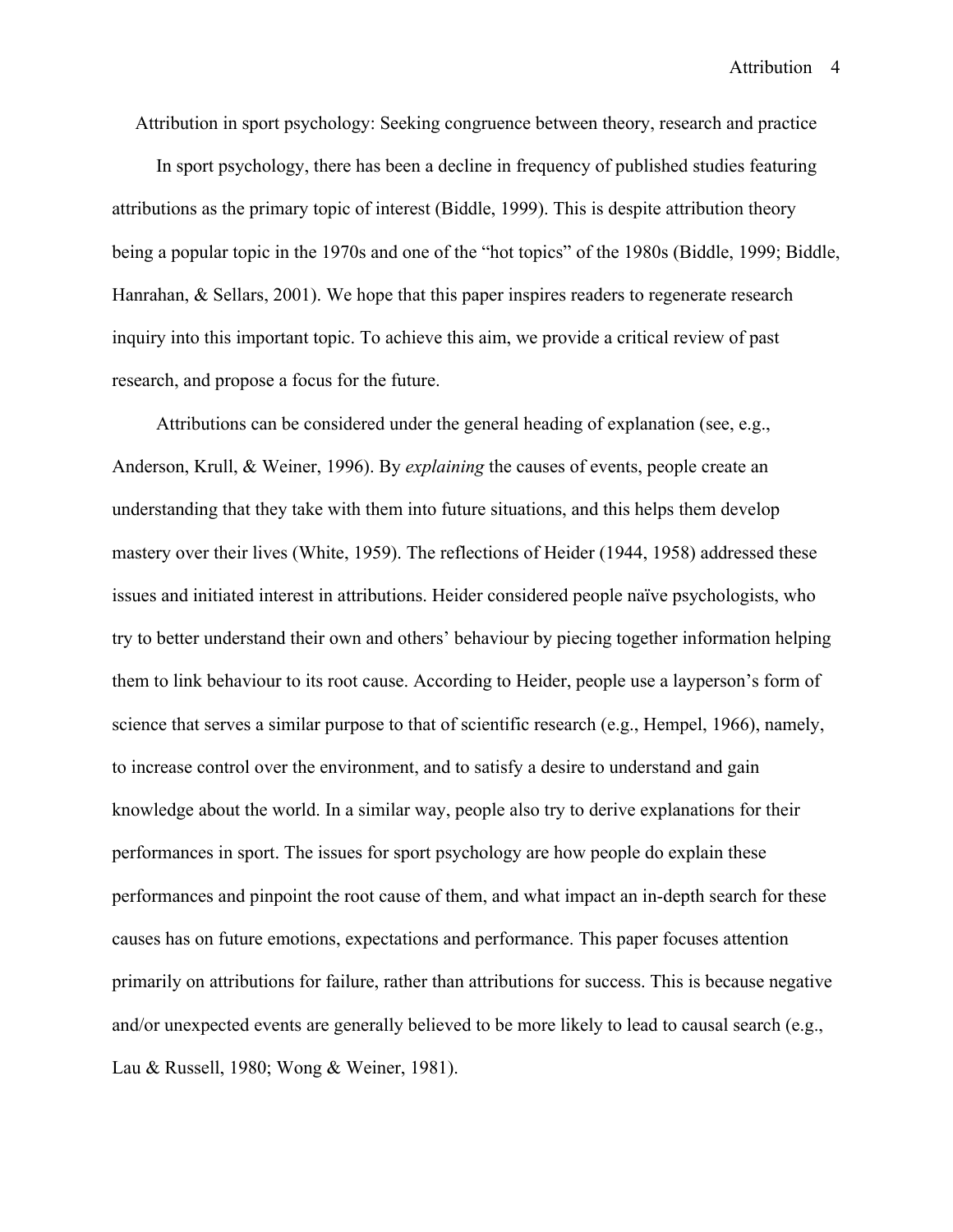Building upon the foundations laid by Heider (1944, 1958), Jones and Davis (e.g., 1965) developed Correspondent Inference Theory. This theory focuses on the psychological processes involved when people make judgements about the dispositions and intentions of others, as a result of observing their actions. Correspondence is high when it is believed that a certain action truly reflects the underlying disposition of the actor. A correspondent inference is therefore derived by extrapolating from observation of some behaviour or act to the disposition of the person being observed; for example, in relation to a poor performance in sport, extrapolating rightly or wrongly from this one event the inference that the person is poor at sport.

Kelley's (1967) Covariation Model built upon and extended the work of Heider (1958) and Jones and Davis (1965), placing it in a much more accessible format (Gilbert, 1998). According to Kelley, people use three types of information (consistency, distinctiveness, and consensus) to link outcomes to causes. Försterling  $(1988)$  also suggested that by using consistency, distinctiveness, and consensus information people can be helped to overcome the negative impact of making maladaptive attributions. Sport psychologists probably intuitively use these concepts as well. For example, having lost a match, a tennis player might become despondent, saying, "I'm just no good. I feel like giving up." A sport psychologist might challenge this way of thinking, asking questions that help the player reassess her initial post-match reaction. Using consistency information, the psychologist might ask about other times the player performed well. Using distinctiveness information, the psychologist might ask about aspects of her performance that were good, even though she lost the match. Using consensus information, the psychologist might ask whether other players have been in a similar situation, had similar feelings, but pulled through. The psychologist might use all three types of information (or just one or two, depending on the most important aspect to work on) to help the sportsperson develop a clearer and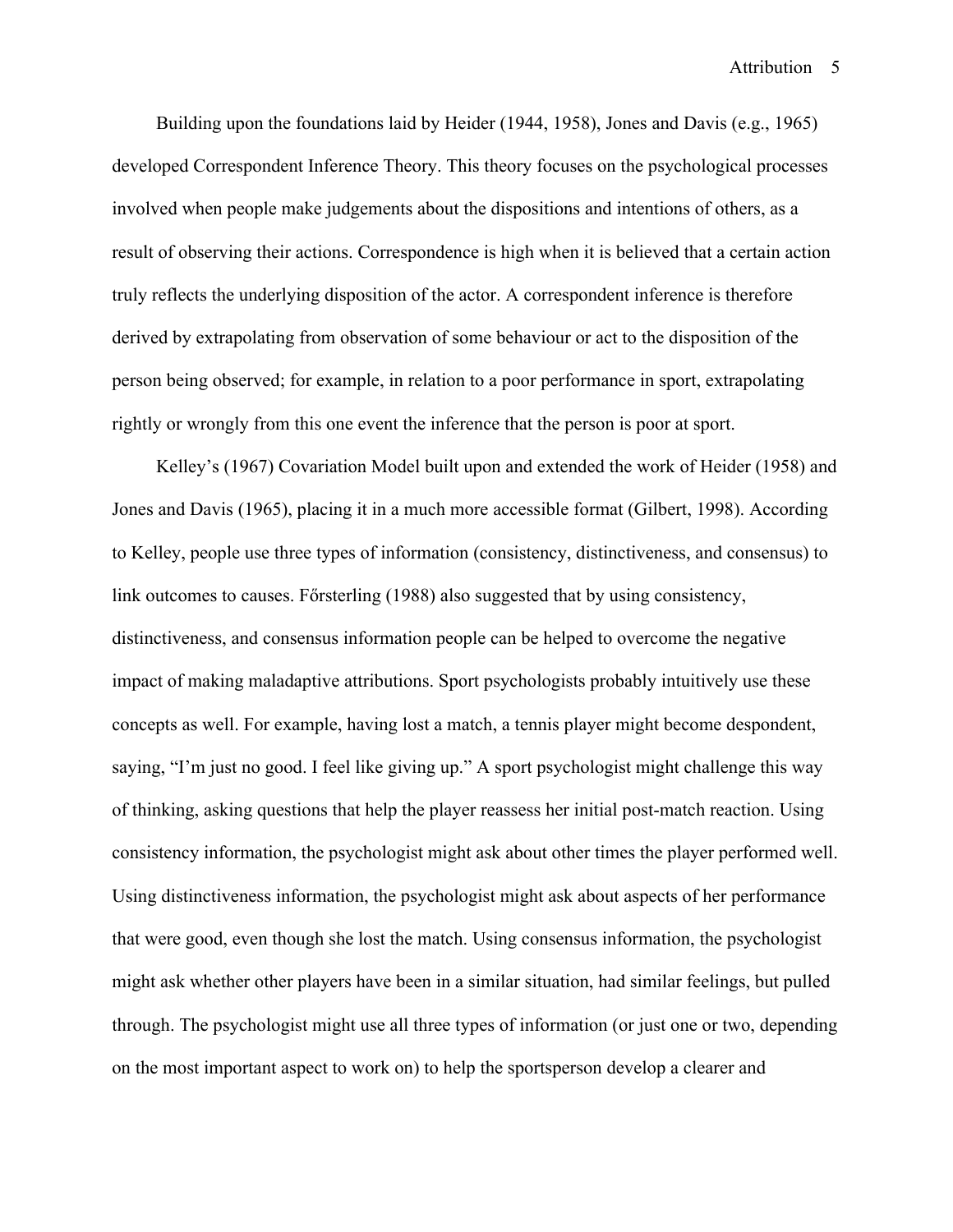potentially more adaptive and functional way of thinking. These concepts are, however, rarely mentioned in sport psychology research on attributions. This suggests a mismatch between research and practice in sport psychology.

#### *Attribution Theory in Practice*

Attributional retraining (Försterling, 1988) involves manipulating dysfunctional attributional thought, to help produce functionally adaptive ways of attributing. For example, in relation to improving the academic performance of college freshmen, Wilson and Linville (1982, 1985) provided their participants with consensus and consistency information. Those unhappy with their academic achievements were encouraged to believe that other students experienced similar problems (using consensus information) and that these problems later disappeared (using consistency information).

In general (social) psychology, attributional retraining has been guided by the attributional model of achievement motivation proposed by Weiner (e.g., Weiner, 1979, 1985, 1986; Weiner, Frieze, Kukla, Reed, Rest, Rest, & Rosenbaum, 1971), the reformulation of the learned helplessness hypothesis (Abramason, Seligman, & Teasdale, 1978), and the self-efficacy theory of Bandura (e.g., Bandura, 1977, 1982). Recent studies in sport psychology have provided support for the beneficial influence of attributional retraining on emotions, expectations and performance. Such studies claimed to have employed an attributional retraining method based either solely on the perspective of Weiner (Orbach, Singer, & Murphey, 1997; Orbach, Singer, & Price, 1999), on all three above models (Miserandino, 1998), or on all three models in addition to a non-explicit use of Kelley's (1967) consensus and consistency information (Sinnott & Biddle, 1998).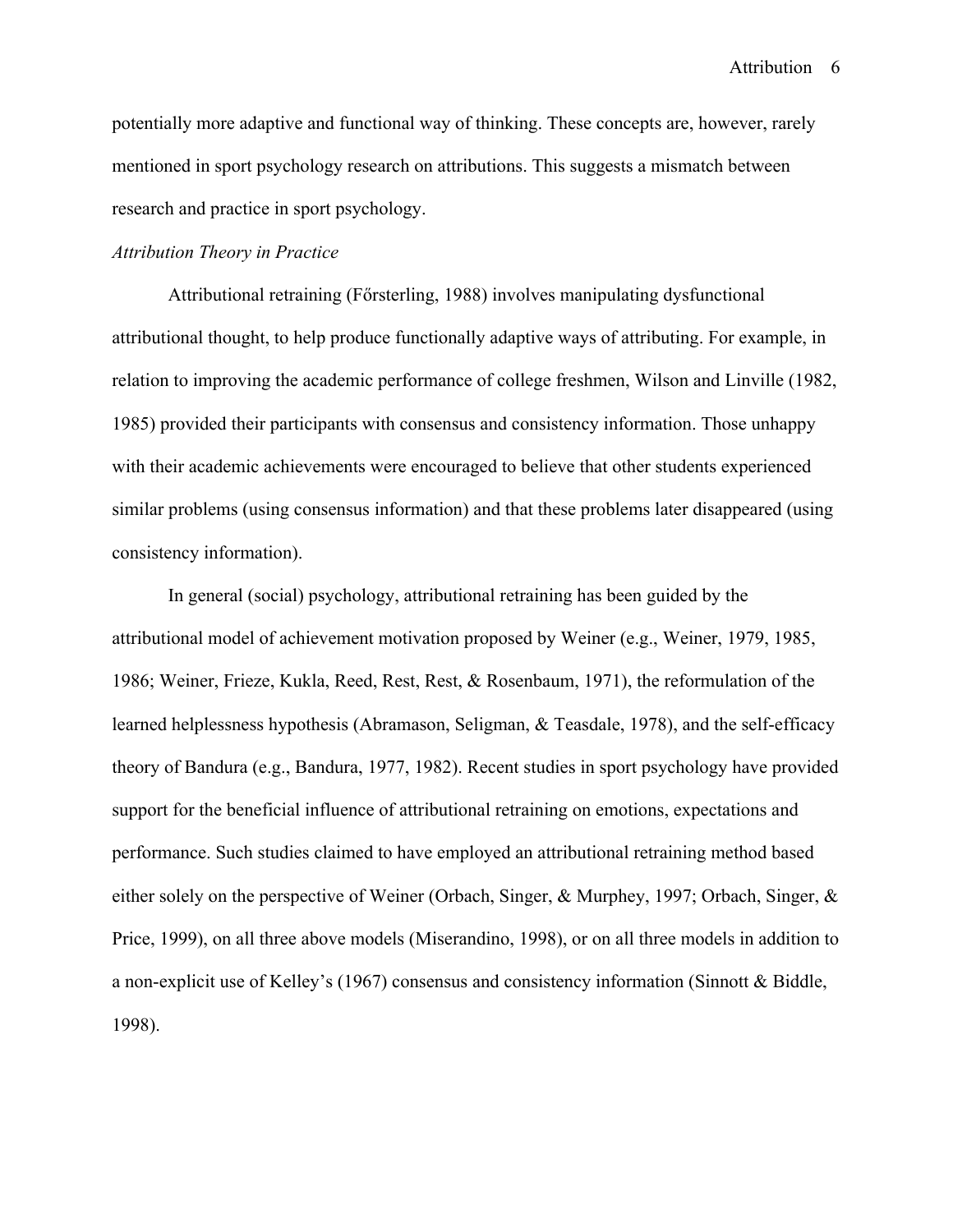In dealing with the consequences of failure, it has generally been considered that the principal prescription derived from attribution models is to recommend people make attributions to lack of effort. This is because the psychological consequences of attributing failure to something that can change, such as a lack of effort (one can increase or decrease effort expenditure), should be more beneficial than attributing failure to something that is less amenable to change, such as lack of ability. It also affords the opportunity for increasing effort in future attempts at the task, hopefully leading to more favourable outcomes. The emphasis on lack of effort attributions can, however, be challenged (Biddle, 1993; Biddle et al., 2001). Following failure, when people subsequently try hard (put in more effort), attributions to lack of ability increase dramatically (Covington & Omelich, 1979). This may be partly due to the perception that the extra effort is compensating for a lack of ability. Further, if there is continued failure, attributions to low ability become even more likely, because further increases in effort still lead to failures. Anderson (1983) also alluded to this point:

Any attempt to modify a person's attributions assumes that the problem situations *can* be controlled, and the person can learn from failures, can improve with practice, and can reach an acceptable level of success. But in many cases, failure is guaranteed, either by particular ability deficits or by the setting of unrealistic goals. In such cases, maintaining high-motivation levels may be more maladaptive than is recognising the hopelessness of the situation and giving up that particular goal. (p. 1146)

If, for example, a runner had already been expending high effort, but had failed to reach a race final, then encouraging him to attribute the failure to lack of effort might simply demoralise him (see, e.g., Robinson, 1990). If the qualifying standard were simply too difficult to meet, then encouraging attributions to lack of effort might serve little purpose, because increasing effort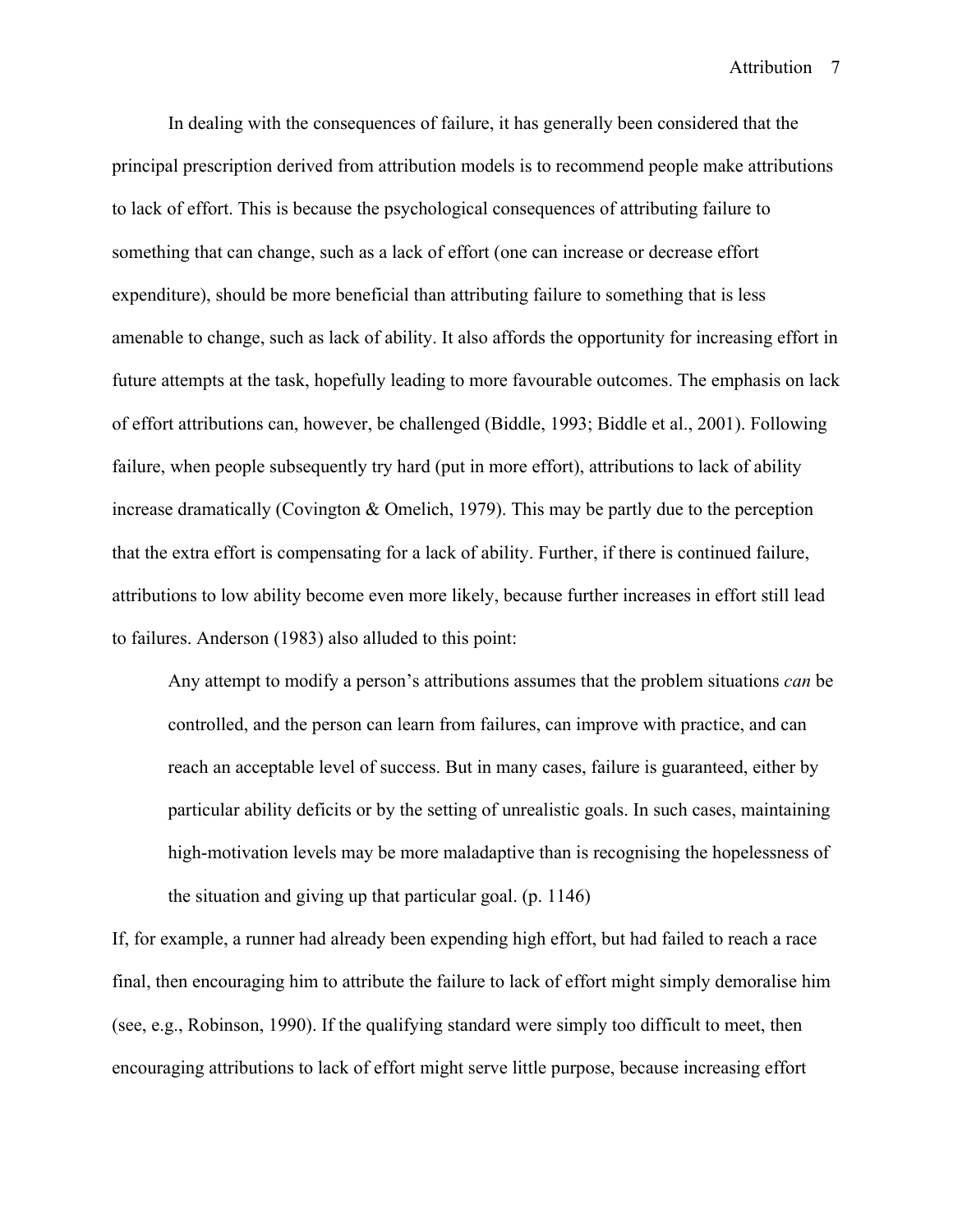would probably do little to improve outcomes. If the wrong race strategy were used, then increasing effort would not logically lead to improved outcomes, if the same strategy were used in future.

Instead of attributing to lack of effort following failures, there has been a shift to encouraging attributions to poor strategy (e.g., Anderson, 1983; Biddle, 1993; Biddle et al., 2001; Clifford, 1986; Curtis, 1992; Hardy, Jones, & Gould, 1996; Holschuh, Nist, & Olejnik, 2001; Sinnott & Biddle, 1998). Anderson (1983) wrote: "Viewing one's failures as the result of a poor strategy should lead one to attend to strategic features of the task, to expect improvement as one learns effective strategies, and to actually perform better" (p. 1144). Instead of increasing effort, this could lead to success being achieved reasonably effortlessly, because strategy is something that could be changed relatively quickly and easily.

The creation of a general prescription, whereby supposedly inappropriate attributions are altered to attributions to lack of effort (or strategy) probably does not match the experiences of practitioners within sport psychology. Indeed, an attribution to either effort or strategy would not necessarily address Anderson's (1983) additional point that sometimes it may be better to simply give up a particular goal. There are also times when it may be better to attribute failure to context specific lack of ability and focus efforts elsewhere, though whether more or less psychological damage would occur if this were done earlier or later is not clear.

Most practitioners would, nonetheless, recognise in their work the basic tenet of attribution theory: the best method for altering a client's unrealistic and dysfunctional attributions is to use *information* in testing these attributions against reality (see, e.g., Försterling, 1988). Försterling suggested that the covariation principle of Kelley (1967) should be a primary source of support for helping to generate information about a client's unrealistic or dysfunctional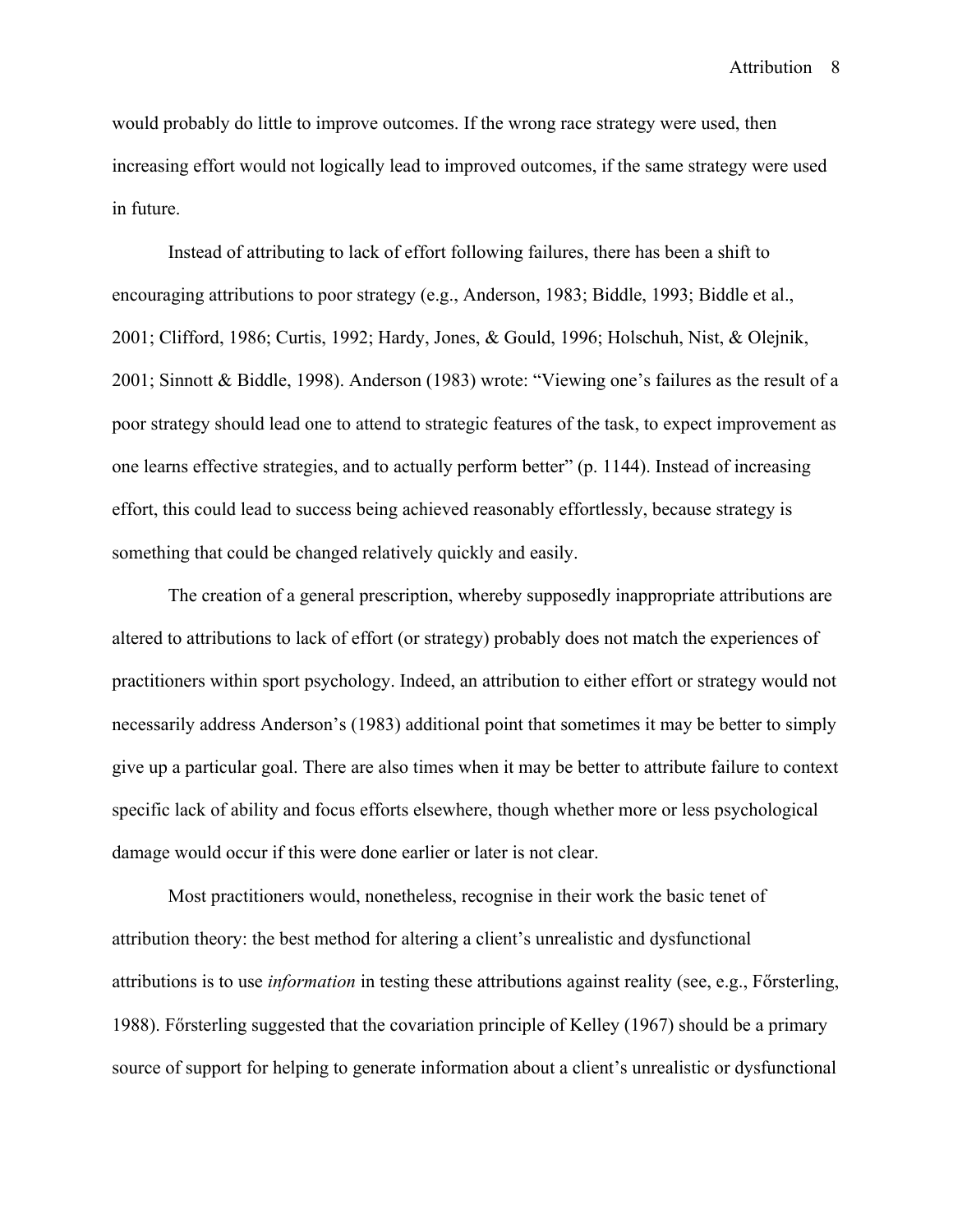attributions. By focusing on consistency, distinctiveness, and consensus information, one can help people to better understand the cause of an event and help them deal with problems. Because these three types of information help people deal with problems (F orsterling, 1988), their use should be reflected in the research sport psychologists do. In the following section, we make a link between these three types of information and attribution dimensions. *Linking Consistency, Distinctiveness, and Consensus Information to Attribution Dimensions*

A central premise within attribution research is that there is a dimensional structure underlying the explanations people give for events, and by categorising explanations into dimensions, one can better understand those explanations. As noted by Biddle (1993), "the majority of sport-related attribution research has used a Weinerian perspective" (p. 439), and to date that statement still remains true. According to Weiner et al.'s (1971) perspective, explanations could be assigned to a combination of two attribution dimensions, locus of causality and stability. This work was founded upon academic achievement in the classroom and related to a person's attributions for his/her own successes and failures. The locus of causality dimension referred to whether a cause could be located inside or outside the person (internal or external attributions); the stability dimension referred to whether the cause would remain stable or might change over time (stable or unstable attributions). Later deductive theorising (Weiner, 1979) led to the identification of a third dimension, controllability, referring to whether the cause be viewed as controllable or uncontrollable.

Two further dimensions were highlighted by Abramson et al.'s (1978) reformulation of the learned helplessness hypothesis. The original learned helplessness model (Maier & Seligman, 1976) was based upon the reactions of subjects (initially animals) to situations in which perceptions of uncontrollability were induced. For example, researchers would immobilise a dog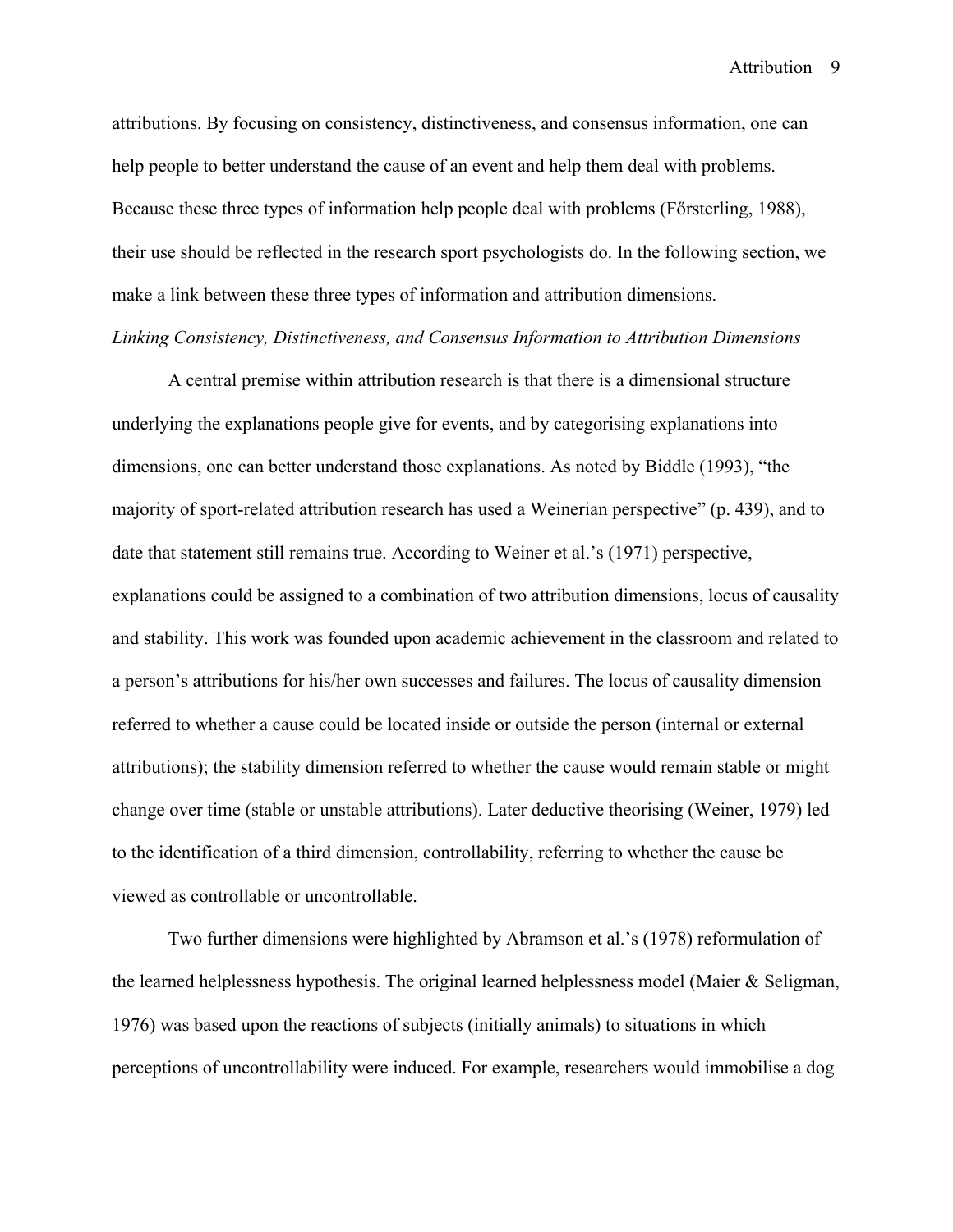and place it in an experimental setting that eliminated the possibility of terminating an electric shock. When transferred to a setting wherein the same negative stimulus was used, but this time with the possibility to escape the stimulus, the dog would simply sit and endure the shocks. The dog had learned helplessness. This response was not, however, consistently demonstrated in humans, leading to a reformulation of the learned helplessness hypothesis, drawing upon attribution theory. This reformulation demonstrated that when people are exposed to uncontrollable events, they ask themselves why the event happened. The nature of any subsequent outcomes (such as learned helplessness or lowered self-esteem) is affected by the attributions the person makes along the dimensions of locus of causality, stability and globality (Abramson et al., 1978). A global attribution refers to the process of generalising the uncontrollability to all other situations with which the person is faced (such as generalising from the uncontrollable negative stimulus condition to a new, controllable negative stimulus condition). In contrast, a specific attribution refers to the process of perceiving the uncontrollability to occur only in a narrow range of situations. Abramson et al. also encouraged the distinction between helplessness that is personal (personal helplessness) and helplessness that is universal (universal helplessness). That is, the person may consider the cause of the helplessness to be unique to him/herself, or he/she may believe that the cause is common to all people.

From this research, five principal attribution dimensions appear to have been proposed: locus of causality; controllability; stability; globality; and universality. As previously noted, locus of causality relates to whether the cause is inside or outside the person; controllability relates to whether the cause is controllable or uncontrollable. The other three dimensions are somewhat different, in that they deal with the *generalisability* of the cause of the event. That is,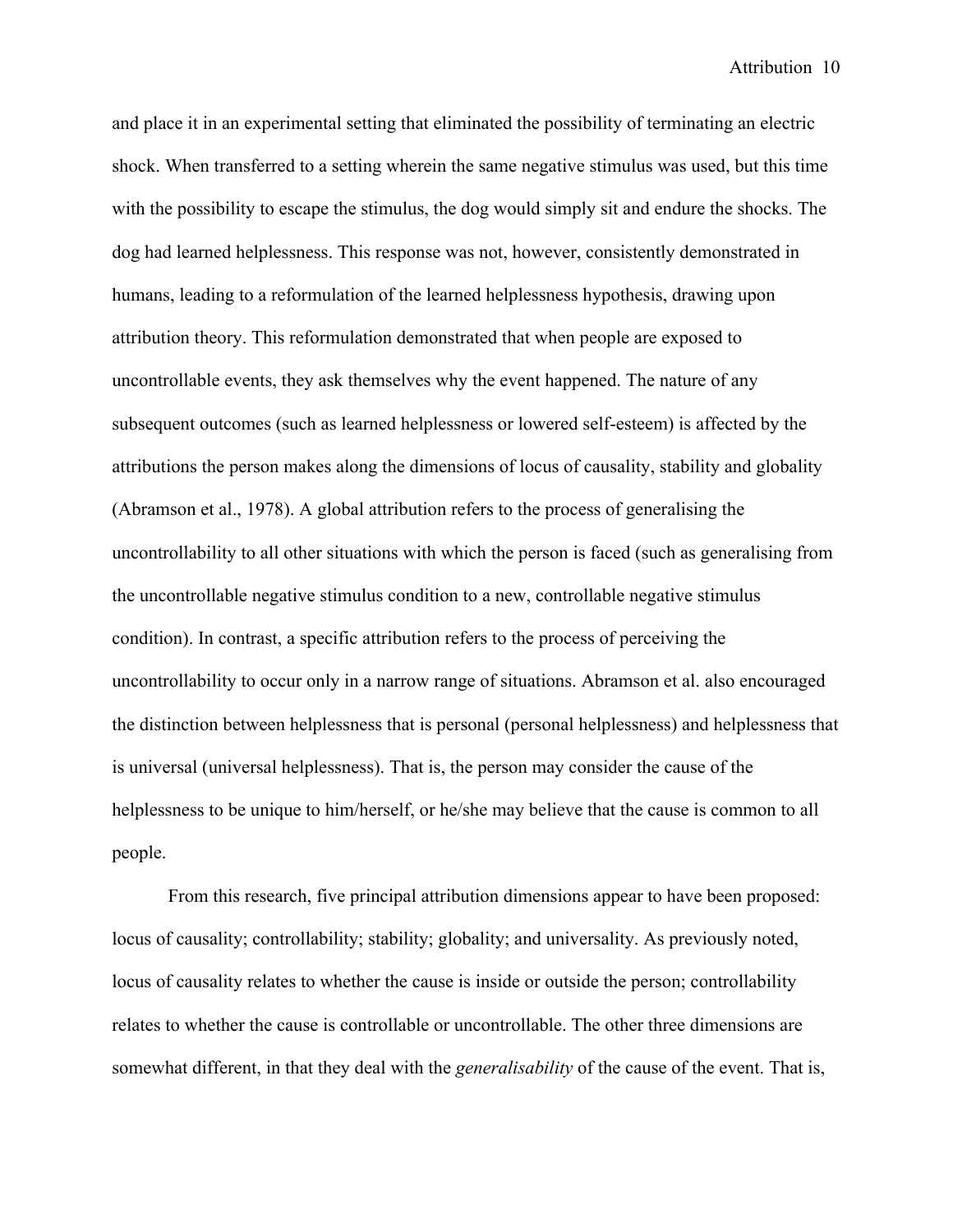does the cause generalise across time (stability), situations (globality) and/or other people (universality)? These three generalisability dimensions can be linked to the consistency, distinctiveness and consensus concepts of Kelley  $(1967)$  and Főrsterling (1988). More precisely, links can be made between consistency and stability, distinctiveness and globality, and consensus and universality.

# *Controllability as the Primary Attribution Dimension*

Locus of causality and controllability are not easily distinguished, and an internal locus of causality has been observed to be positively associated with personal controllability (e.g., Ingledew, Hardy, & Cooper, 1996; McAuley, Duncan, & Russell, 1992; Vallerand & Richer, 1988). These two dimensions can, of course, be separated; for example, genetics may be considered internal but not controllable. The suggestion remains, however, that people may feel there is much overlap between where a cause lies and by whom it is controlled (Ingledew et al., 1996). Models of practice imply that a greater focus on controllability rather than locus would be adaptive. Relapse prevention (Marlatt & Gordon, 1985) suggests that, following a lapse in some positive behaviour, attributing to the self is a problem, because this leads to negative emotions and lowered self-efficacy. Instead, attributions to external, unstable and controllable aspects of the situation are recommended (e.g., the cause of the lapse may be external, but one is responsible for finding a way to overcome that cause). Den Boer, Kok, Hospers, Gerards, and Strecher (1991) pointed out that this is at odds with a frequent recommendation from attribution research that failures should generally be attributed to *internal*, unstable, and controllable causes, specifically lack of effort or strategy. There is agreement, however, between relapse prevention and attribution theory with regard to how attributions can be particularly unhelpful after a lapse: stable and uncontrollable attributions, whether they are internal or external, will lead to lowered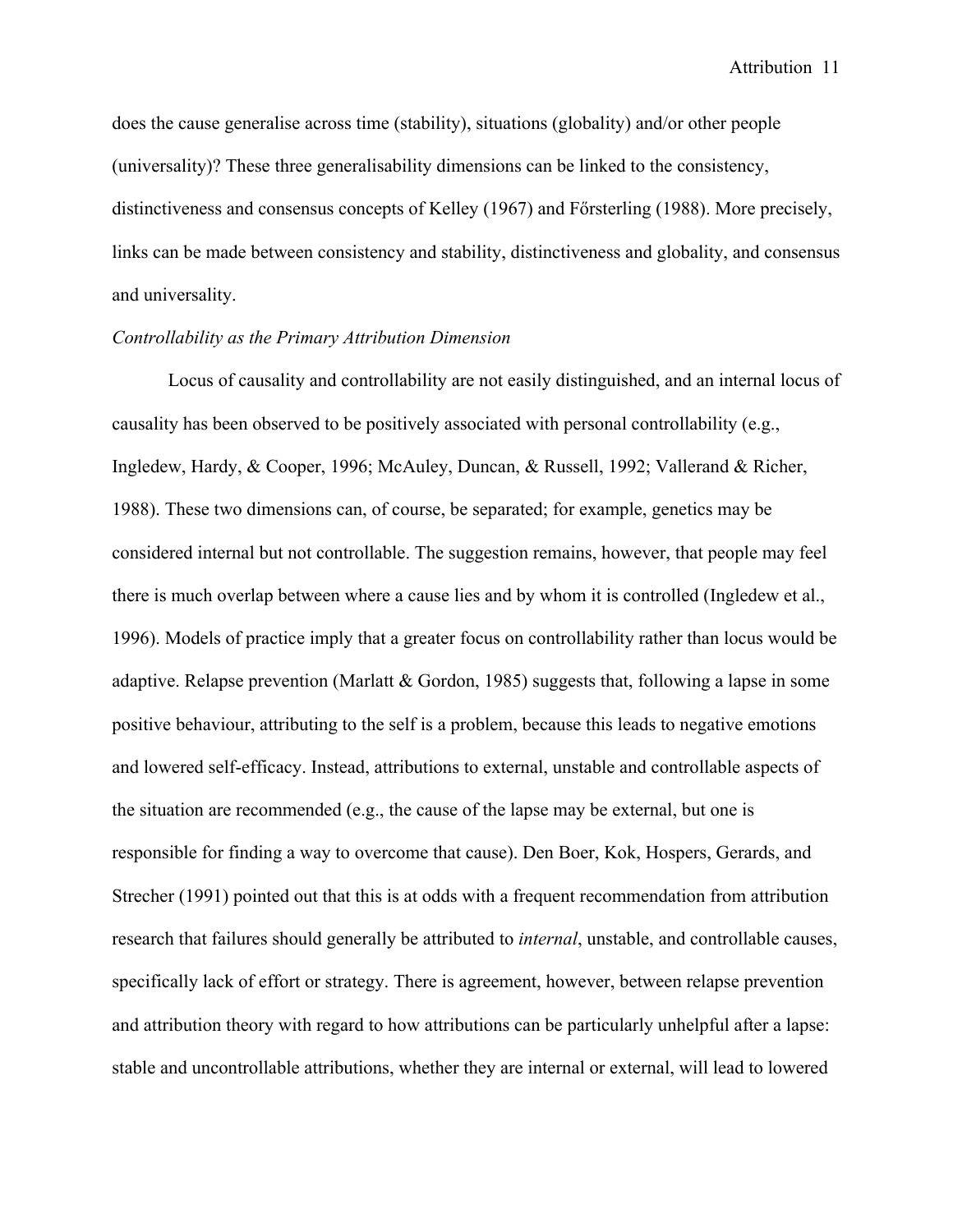self-efficacy or expectations of success and thus a greater probability of total relapse. Compared with locus of causality, controllability may therefore be a more important dimension to focus upon.

Controllability as an attribution dimension is not, however, explicitly assessed in explanatory style research (e.g., Buchanan & Seligman, 1995; Peterson, Semmel, von Baeyer, Abramson, Metalski, & Seligman, 1982). Explanatory style, born out of the work of Abramson et al. (1978) on learned helplessness, reflects the way people habitually explain the causes of "bad events," and spans the dimensions of locus of causality, stability and globality. Neither learned helplessness nor explanatory style explicitly assesses perceptions of controllability. Whilst learned helplessness has concerned itself with reactions to uncontrollable events, it appears to be assumed in explanatory style research that a bad event with an internal, stable, and global cause would be regarded as uncontrollable. This assumption has been heavily criticised by other researchers (e.g., Anderson & Deuser, 1991; Weiner, 1991), who have suggested that controllability is an important attribution dimension that should be directly assessed. In response to these criticisms, the prominent explanatory style researcher, Peterson (1991) noted that neglect of the controllability dimension in explanatory style research had become institutionalised, and that he was unsure how this position might change.

On the other hand, controllability is considered the most important dimension in the research of Anderson and colleagues (e.g., Anderson, 1983; Anderson & Deuser, 1993; Anderson & Riger, 1991). The central theme of this research is that people engage in attributional activity to increase their control of the environment; attributing an event to a controllable cause leads to expectations of control over events in the future<sup>1</sup>. Noting the implications of attribution research for therapy, Anderson (1983) stated, "In short, it is important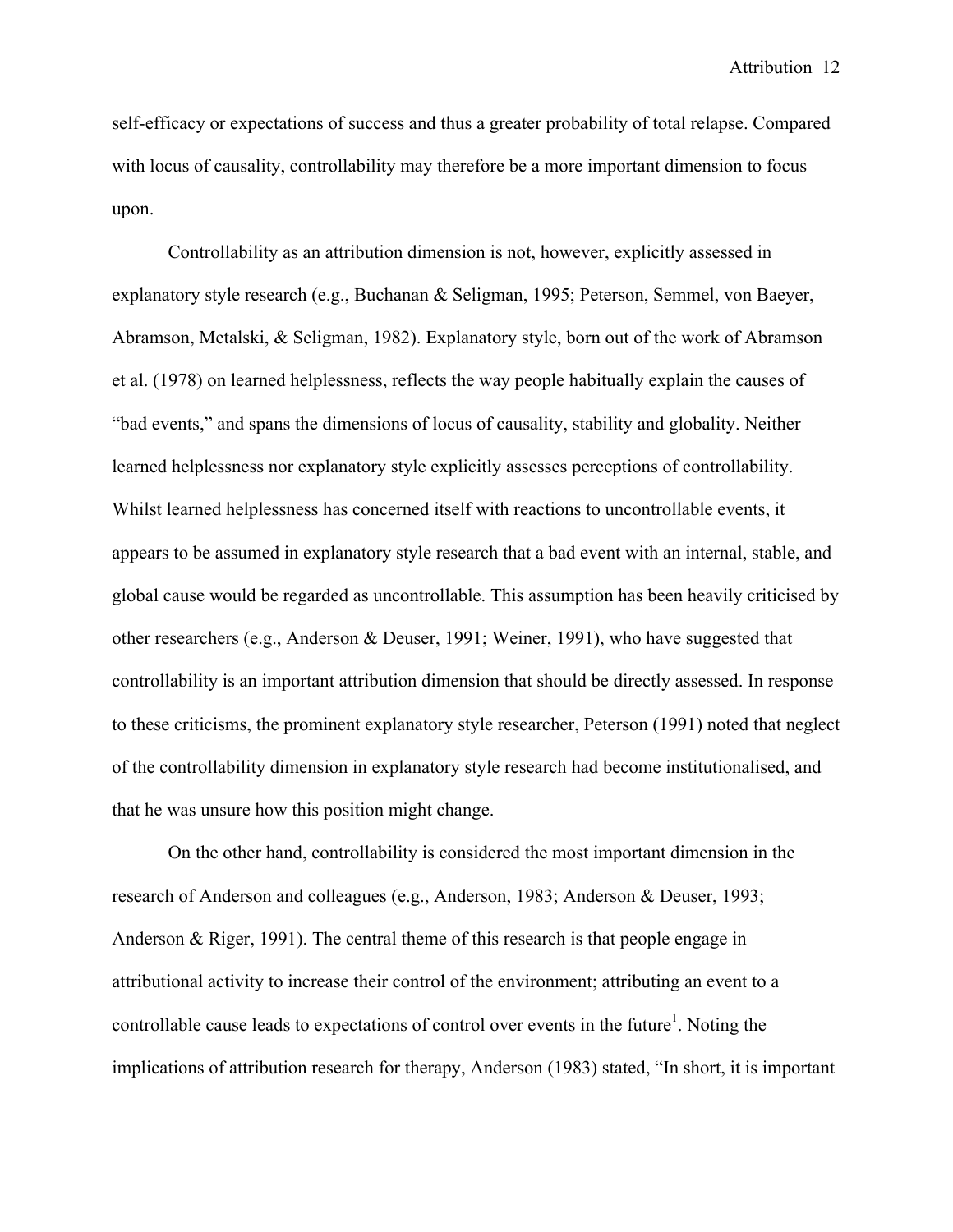to focus attention on the aspects of the problem situations that the person can change and control" (p. 1145).

Regarding expectations of future success, Weiner's model points to stability being the most important attribution dimension: stable attributions lead to increased perceptions of certainty regarding future outcomes; unstable attributions lead to increased perceptions of uncertainty. Following failure, it should therefore help to make unstable attributions (things that could change in the future), such as attributions to effort<sup>2</sup> or strategy, rather than stable attributions (things that will stay the same), such as attributions to lack of ability, because unstable attributions should lead to more positive perceptions about the opportunity for future success. This thinking has, however, been challenged in the sport psychology literature. Citing a sporting study by Grove and Pargman (1986), both Biddle et al. (2001) and Hardy et al. (1996) speculated that controllability could be more important.

Grove and Pargman (1986) conducted three experiments to test whether stability was indeed the key dimension predicting future expectations. These researchers noted that research had tended to use non-competitive situations, so they used various methods to develop competitive situations, including a cash prize in their third experiment. Following success, expectancy of future success should be high, if attributions are made to stable causes (e.g., ability). Following failure, expectancy of future success should be low if the same stable attribution to ability is made. Instead, it would be functional and lead to higher expectancy of success being maintained following failure, if attributions were made to things that could change (unstable attributions, like effort). What Grove and Pargman found was that effort (an unstable attribution) led to the highest expectancy in both failure *and* success conditions. They felt such results could be explained by a focus on controllability rather than stability: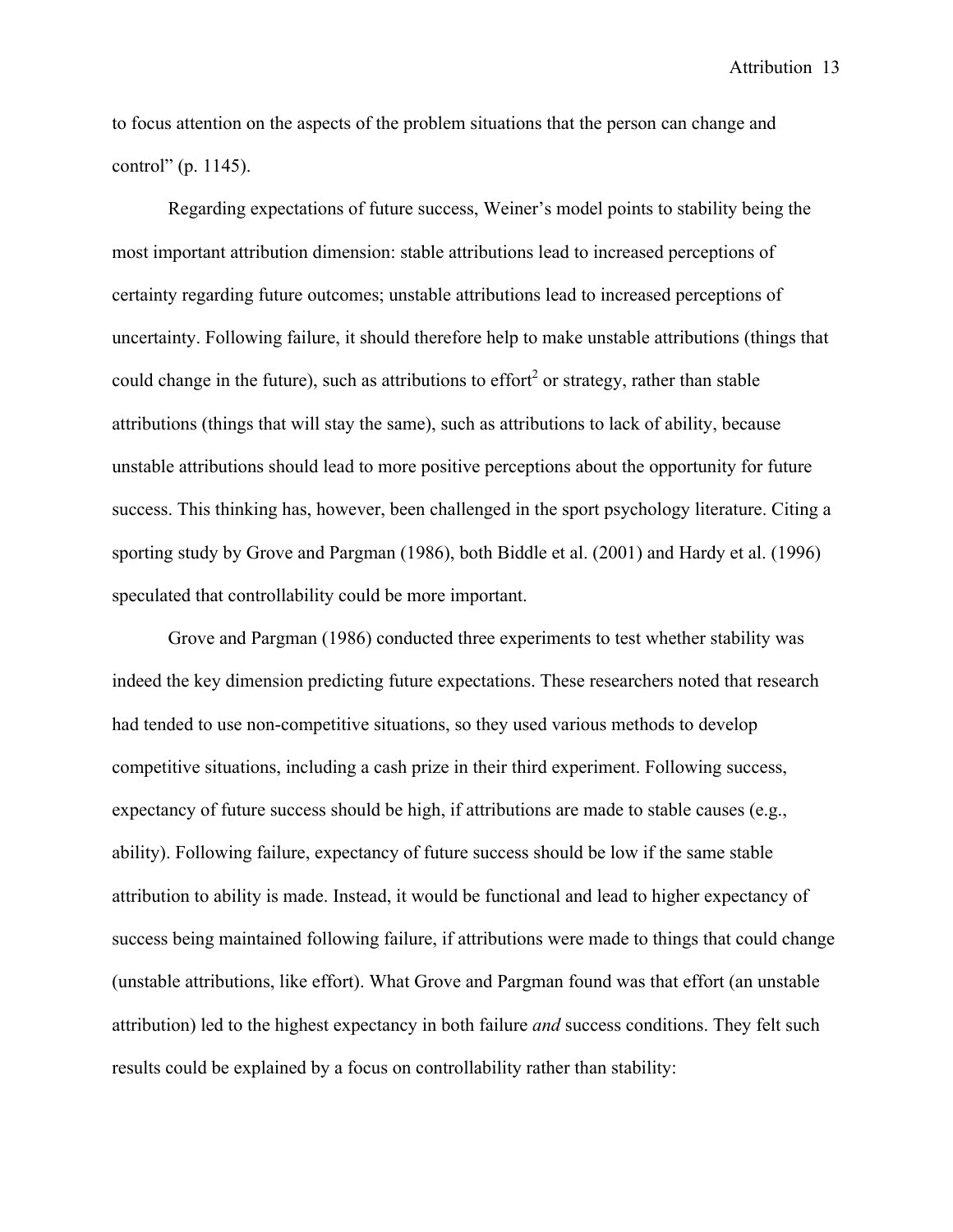In addition to differing in stability, the causal factors of effort and ability differ in the degree to which the individual can control them. Personal control is more possible over effort than over ability. If one assumes that individuals will expect to do better under conditions where perceived control is high rather than low . . . then the pattern of results obtained in these studies is understandable. (p. 93)

They also speculated that the uncertain nature of real-world competitive situations, involving changing interactions with competitors, conditions, terrain and so on, leads to a greater need to focus on controllability attributions than on stability attributions. Research should therefore focus primarily on controllability attributions.

## *The Generalisability of Controllability*

Controllability is the primary dimension to focus upon; alone it is not sufficient, however. How controllability *generalises* across time (consistency/stability), situations (distinctiveness/globality), and people (consensus/universality) may ultimately influence emotions, expectations and performance. The effects of attributions have almost invariably been observed by considering attribution dimensions individually or as composite scores. To model how controllability generalises implies the need to consider interactive effects of attribution dimensions (see, e.g., Carver, 1989). Examples of this practice have been seen (Anderson & Riger, 1991; Brown & Siegel, 1988; Ingledew et al., 1996). For example, Ingledew et al. found that, after failure, if the cause was perceived as likely to recur (stable) and externally controllable, participants were anxious. If the cause was perceived as unlikely to recur (unstable), participants retained efficacy expectations, regardless of degree of external controllability. Based upon the premise of the present paper, research should focus upon the main effects of controllability, together with the interactive effects of controllability and the three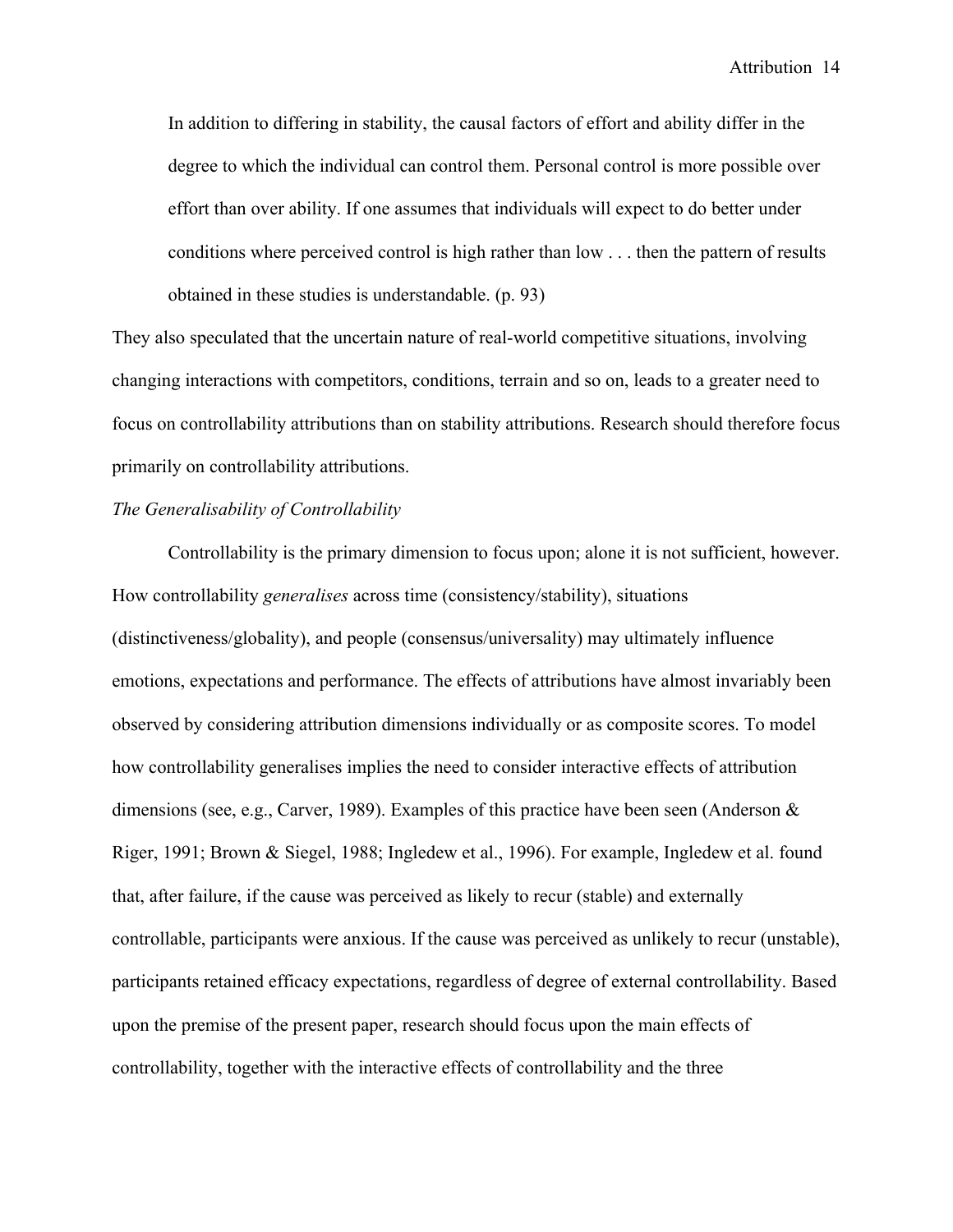generalisability dimensions of stability (consistency), globality (distinctiveness), and universality (consensus) upon outcomes. By focusing upon these four dimensions, locus of causality is marginalised. Although sport psychologists have accepted uncritically the locus of causality dimension (Biddle, 1988, 1993; Biddle et al., 2001), we are proposing that it is an epiphenomenon of the attribution process. People do make internal and external attributions. These are, however, largely irrelevant for sport psychology, because regardless of where the cause of an event lies, controllability is the central concern.

#### *Assessing Attributions*

Various methods have been employed in the measurement and categorisation of attributions. Open-ended methods involve the researcher categorising the oral replies of participants to open-ended questions. Derived score methods require the participant to rate his/her reasons for, for example, a success or failure on 5-point scales for different elements (e.g., ability or effort) related to the attribution dimensions. The direct rating method (e.g., Benson, 1989), requires the participant to state his/her reasons for the event and then map those reasons onto items referring to attribution dimensions. For a discussion of measures used in sport psychology research (e.g., Russell's 1982 Causal Dimension Scale; Hanrahan, Grove, & Hattie's 1989 Sport Attributional Style Scale), the reader is referred to Biddle (1988), Biddle and Hanrahan (1998) and Biddle et al. (2001). Based upon the premise of the present paper that controllability is the key dimension to focus upon, measures of attributions should include four scales, for controllability and the generalisability dimensions of stability, globality, and universality. Benson's 5-Attributional Dimension Scale (5-ADS: this is an extension of the 4- ADS, cited in Benson, 1989) does assess these four scales, as well as locus of causality. This scale has, however, been little used, so its psychometric properties are uncertain. Because a well-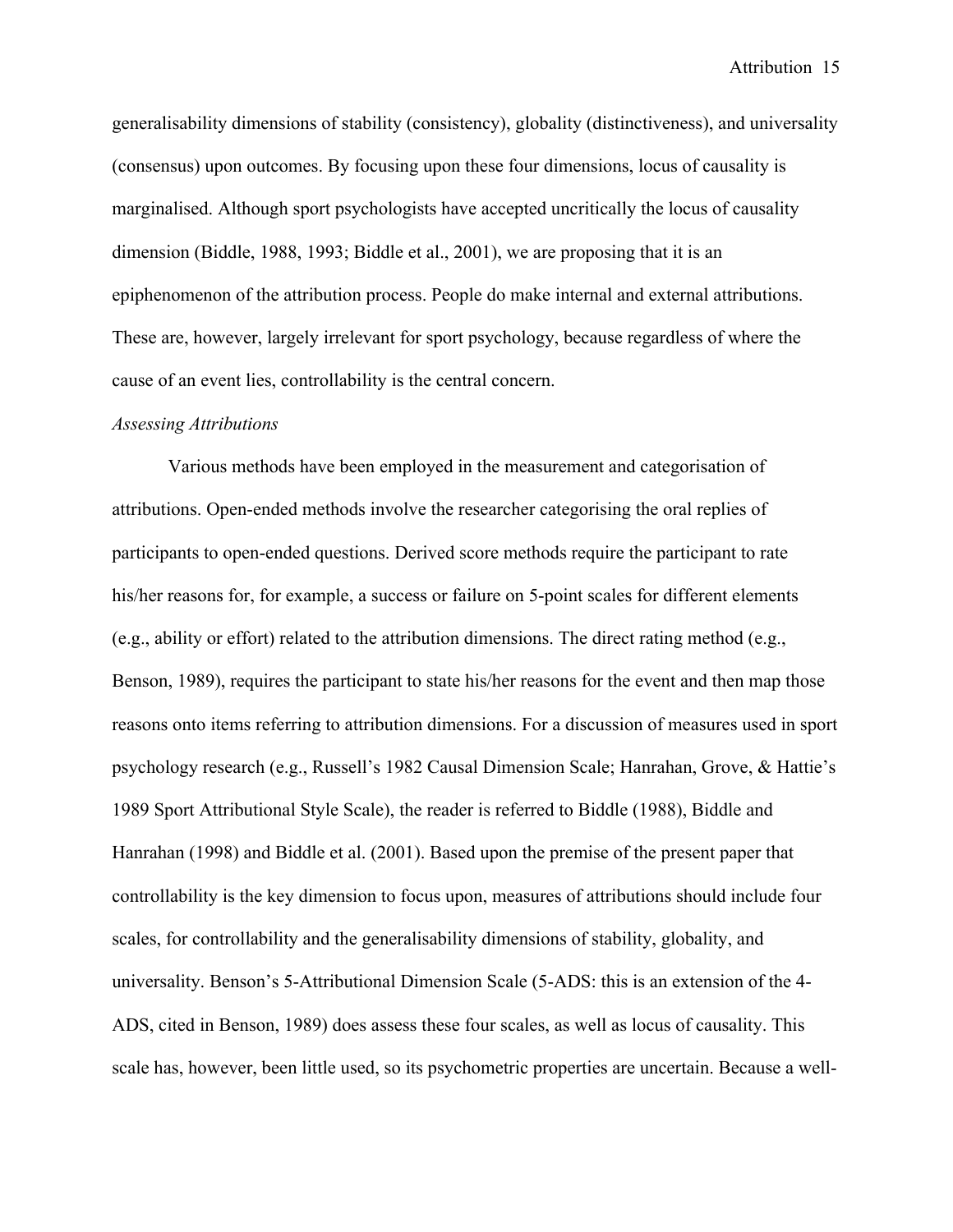validated measure for these four dimensions does not exist at present, this is an urgent future research issue.

As well as the measurement of attributions, there is an urgent need to consider the most appropriate empirical paradigms to use in future research. For example, although cross-sectional studies might help our understanding of the attributions people make and their subsequent effects on emotions, expectations and performance, longitudinal studies could reveal much more important information about how attributions alter over time. Like the conceptualisation of coping (Lazarus & Folkman, 1984), one might consider the process of attributional thought as a dynamic, transactional process over time, with attributions affecting responses, responses affecting future appraisal of the environment, and appraisal leading to altered attributions. The coping literature (Tennen, Affleck, Armeli, & Carney, 2000) offers suggestions for appropriate methodologies here. For example, instead of further cross-sectional studies, or even longitudinal studies using just two or three time points, one should consider methods such as ecological momentary assessment (Stone & Shiffman, 1994), or experience sampling (Csikzentmihalyi & Larson, 1984). These methods would allow a much more detailed observation of naturally occurring attributions over time, the interaction with the environment and the reattribution process.

Researchers should also consider the issue of whether respondents actually think about and comprehend assessment items and attribution dimensions in a similar fashion to researchers. Anderson (1991) noted the lack of familiarity people have with the concept of dimensional thinking, suggesting one should not presume respondents' answers on the scales are an accurate reflection of how they are thinking. In this regard, the direct rating method is potentially problematic. One could, however, take a questionnaire such as Benson's (1989) 5-ADS and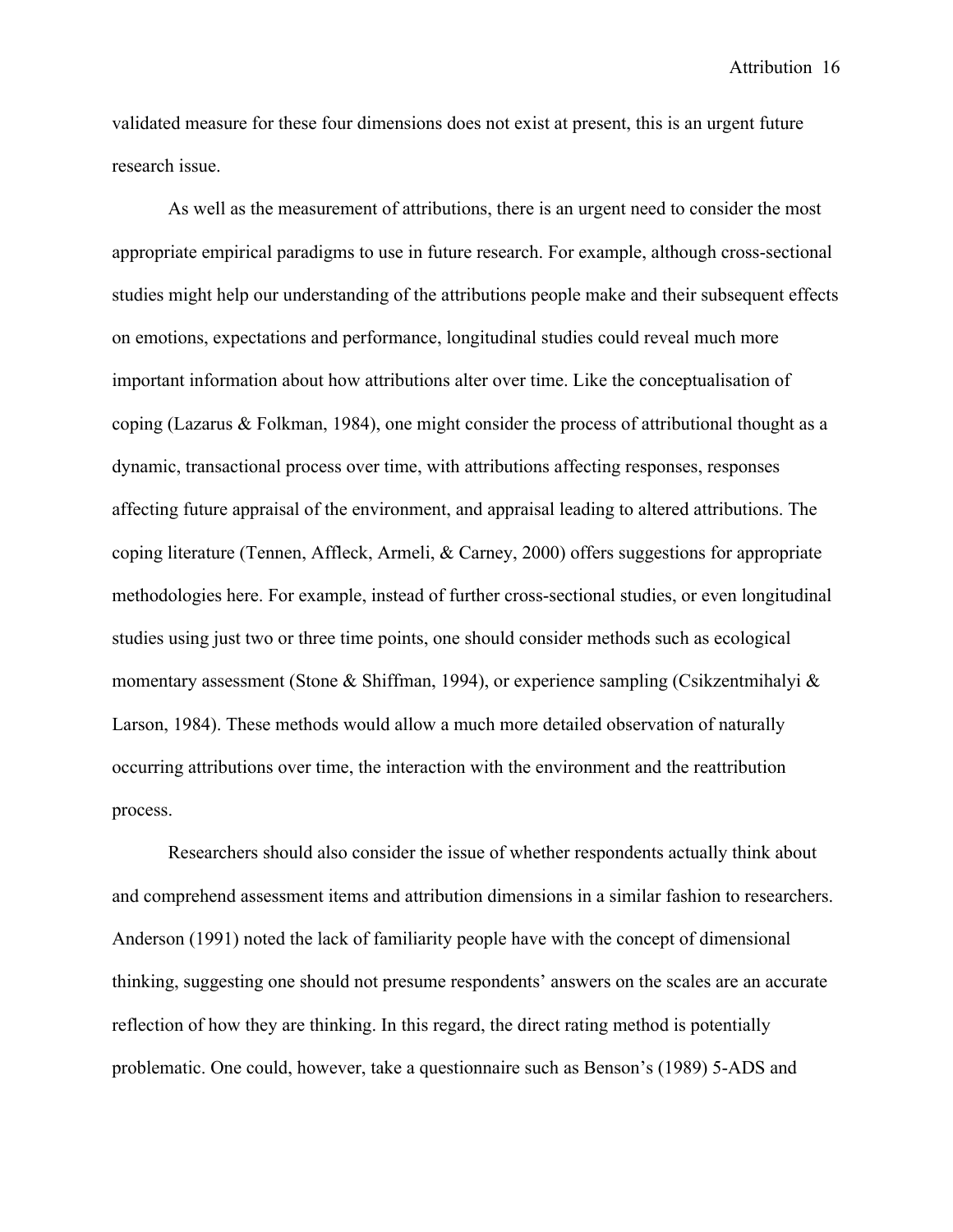engage respondents in "think aloud" methods, such as verbal protocol analysis (e.g., Ericsson  $\&$ Simon, 1993), as they fill out the scales. Such an approach might help to address these issues and serve to highlight any problems with the measurement instruments constructed.

The CAVE technique (Content Analysis of Verbatim Explanations) has been used as a means to assess data from open-ended questionnaires completed 35 years previously (Peterson, Seligman, & Vaillant, 1988). Using the CAVE technique, Peterson et al. were able to demonstrate that a pessimistic explanatory style in Harvard University students at age 25 predicted poorer health at ages 45 through 60. Alternative approaches to assessing attributions in sport have already been advocated. Biddle et al. (2001) described the recent development of the Leeds Attributional Coding System (LACS: Munton, Silvester, Stratton, & Hanks, 1998). The LACS is used to analyse attributions occurring naturally in conversation, and involves the researcher coding the participants' responses into attribution dimensions. This part-qualitative, part-quantitative method might be a useful alternative to questionnaire methods. Alongside this and the previously mentioned quantitative methods, one could also argue that any number of varied qualitative methodologies, such as categorical-content analysis (Lieblich, Tuval-Mashiach, & Zilber, 1998), paradigmatic analysis (Polkinghorne, 1995), conversation analysis (see, e.g., Faulkner & Finlay, 2002), or narrative analysis, (see, e.g., Crossley, 2000; Sparkes, 1999) might help us better understand and interpret the attributions people make, and allow us to view the day-to-day process of attributional thinking.

## *Implications for Practice*

The relevance of dimensionalising attributions has been questioned, on grounds that people may or may not think in dimensional terms. Anderson (1991) stated, "People do not dimensionalise their causal thinking and then derive a cause. The cause emerges quickly, as do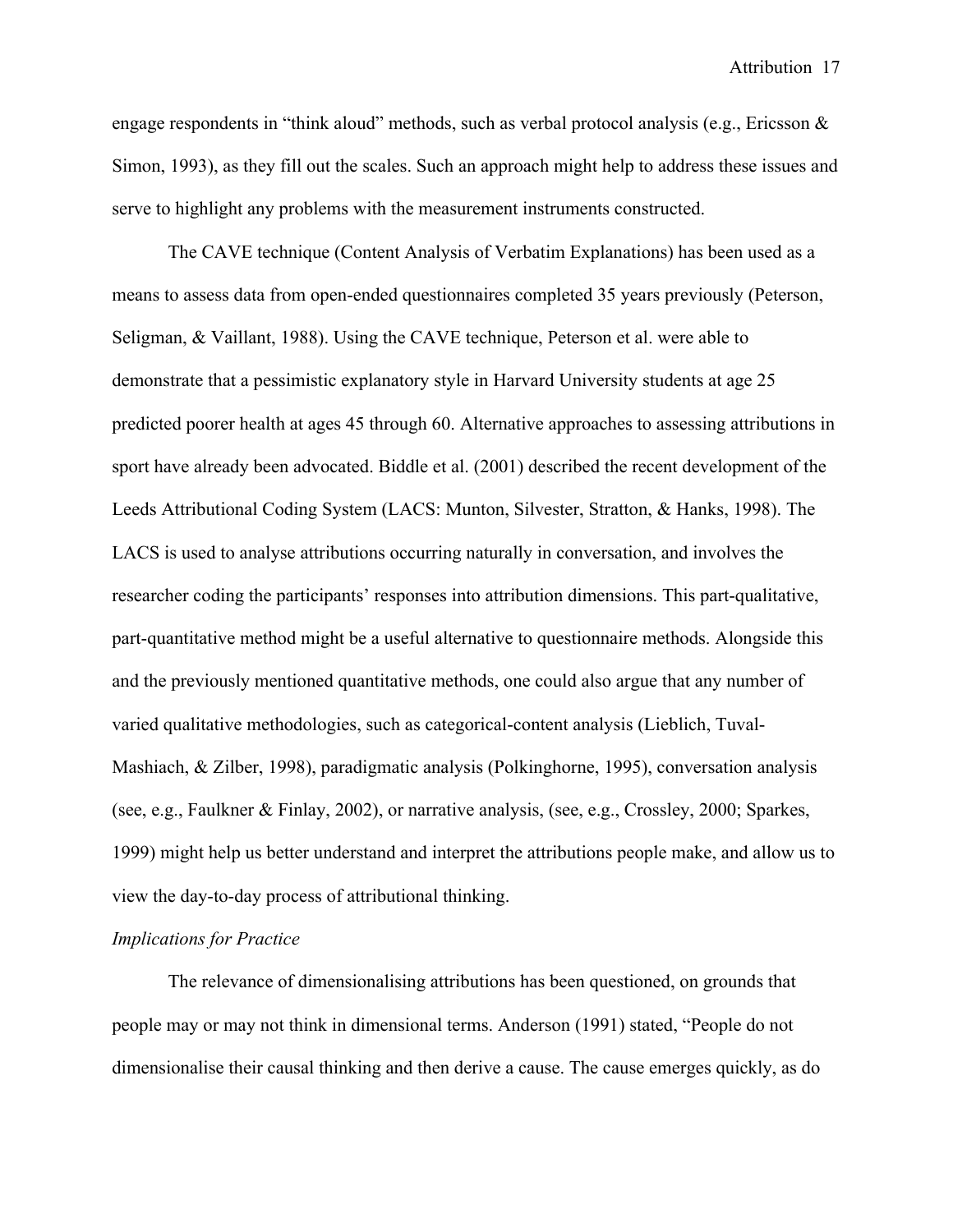the implications for action" (p. 324). Despite such comments, Anderson admits that people can think in attribution dimension terms, and in sport it has been suggested that in designing attribution (re)training programs, it is important to emphasise the dimensions of attributions rather than the attribution itself (Orbach et al., 1997), because different people can consider specific reasons in different attribution dimension terms. Den Boer et al. (1991) also argued:

It should be clear that it is not the attribution itself which is important, but the perception subjects have of the [dimensionality] of these attributions. It is this perception of the dimensions that is responsible for the effect of attributions on expectation of success, emotions and behaviour. (p. 243)

Vallerand's (1987) intuitive-reflective appraisal model of emotion in sport suggests that whilst there is an immediate intuitive appraisal of an event, there is also a reflective appraisal, involving greater thought and attributional processing. Because interventions are often about changing people's habitually negative ways of thinking (e.g., Försterling, 1988), it seems quite legitimate to help people go beyond their intuitive appraisals to think in ways that are not habitual. Indeed, what practitioners might typically do is try to help athletes not to jump to intuitive reactions. Instead, they might encourage athletes to engage in Vallerand's reflective appraisal, and ask questions that challenge attributional thinking, leading them to a clearer understanding of their own reality. This raises an issue of timing (Ingledew et al., 1996); timing when to intervene is a crucial skill for the practitioner. It may require an appreciation of when to wait until the person is ready to be challenged, or waiting until the person has begun to reinterpret the situation, instead of working in a prescriptive manner. This is similar to considering the stage of change the individual is at (Prochaska & DiClemente, 1983), with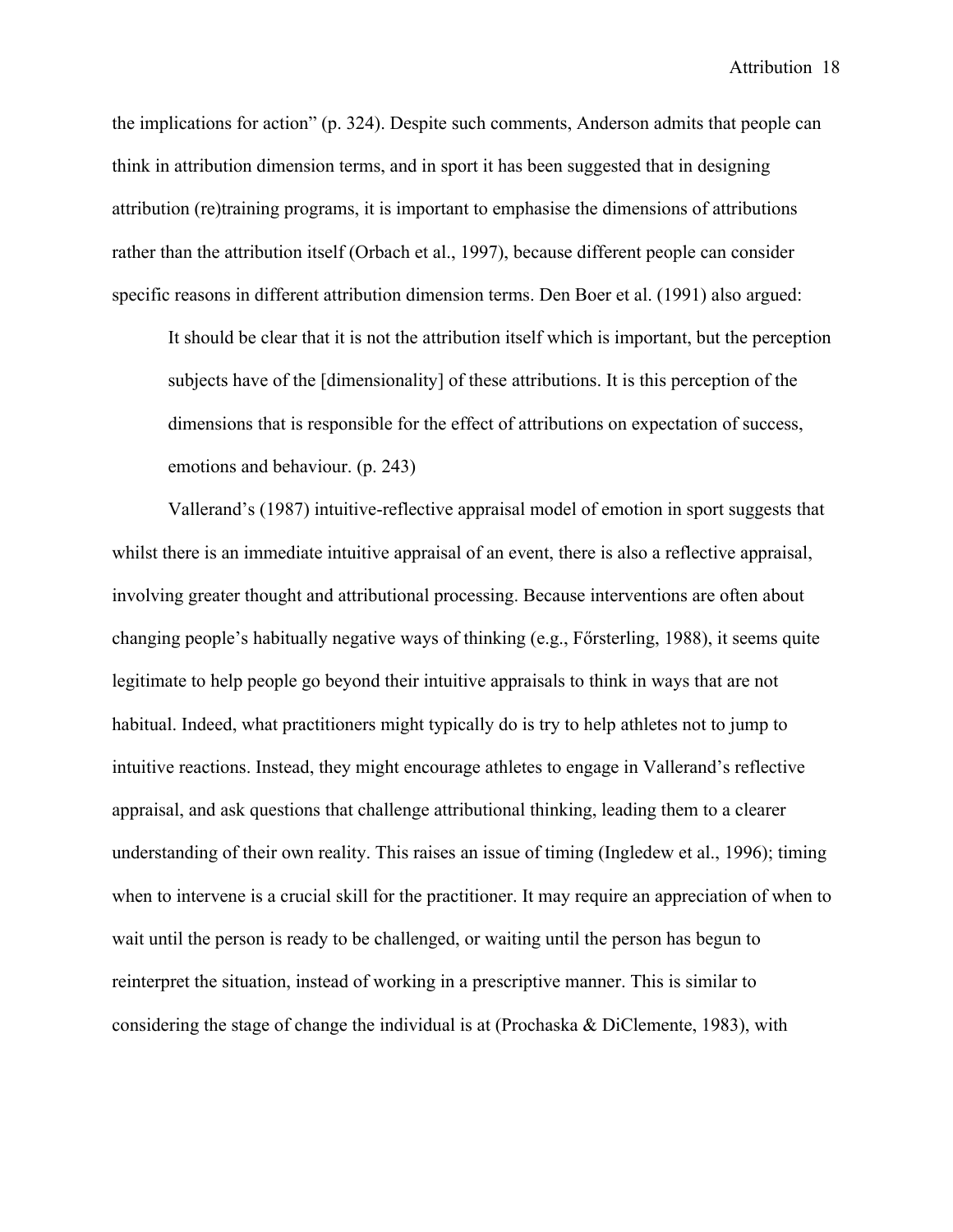different interventions required at different stages of change. Clearly, this would also be a fertile area for future research.

Timing is also pertinent in relation to the self-serving bias (see, e.g., Bradley, 1978). The self-serving bias refers to the way people attribute successes to internal factors (e.g., ability), and failures to external factors (e.g., poor refereeing). Evidence for this bias in sport has been inconsistent (Mullen & Riordan, 1988; Van Raalte, 1994). Schoenemann and Curry (1990) suggested that attributions immediately following an event might indeed reflect the self-serving bias. These authors further suggested that in time, however, people tend towards *personal changeability,* wherein they take personal responsibility for both successes *and* failures, but in a way that makes failure reversible and under personal control.

Regardless of where the cause lies, we would contend that, whilst engaging the sportsperson in Vallerand's (1987) reflective appraisal, the central emphasis of interventions using an attribution theory perspective should be on controllability. The secondary focus should then be on how attributions generalise across time (consistency/stability), situations (distinctiveness/globality), and people (consensus/universality). Vallerand's intuitive-reflective appraisal model raises an important issue in relation to this: immediately following a negative event, one should prevent people from catastrophising and generalising perceptions of uncontrollability. Again, we know of no empirical evidence to suggest people do this, so this would be an avenue for future research. Whilst early work into attributions suggested that "ordinary" people could behave in the manner of lay, naïve, or intuitive scientists, such behaviour may be detrimental when it is unwittingly operated in a dysfunctional fashion in the immediacy of an event. Unless more time and effort is expended on reflection to seek rational explanations for failures or negative events, people can tend towards being cognitive misers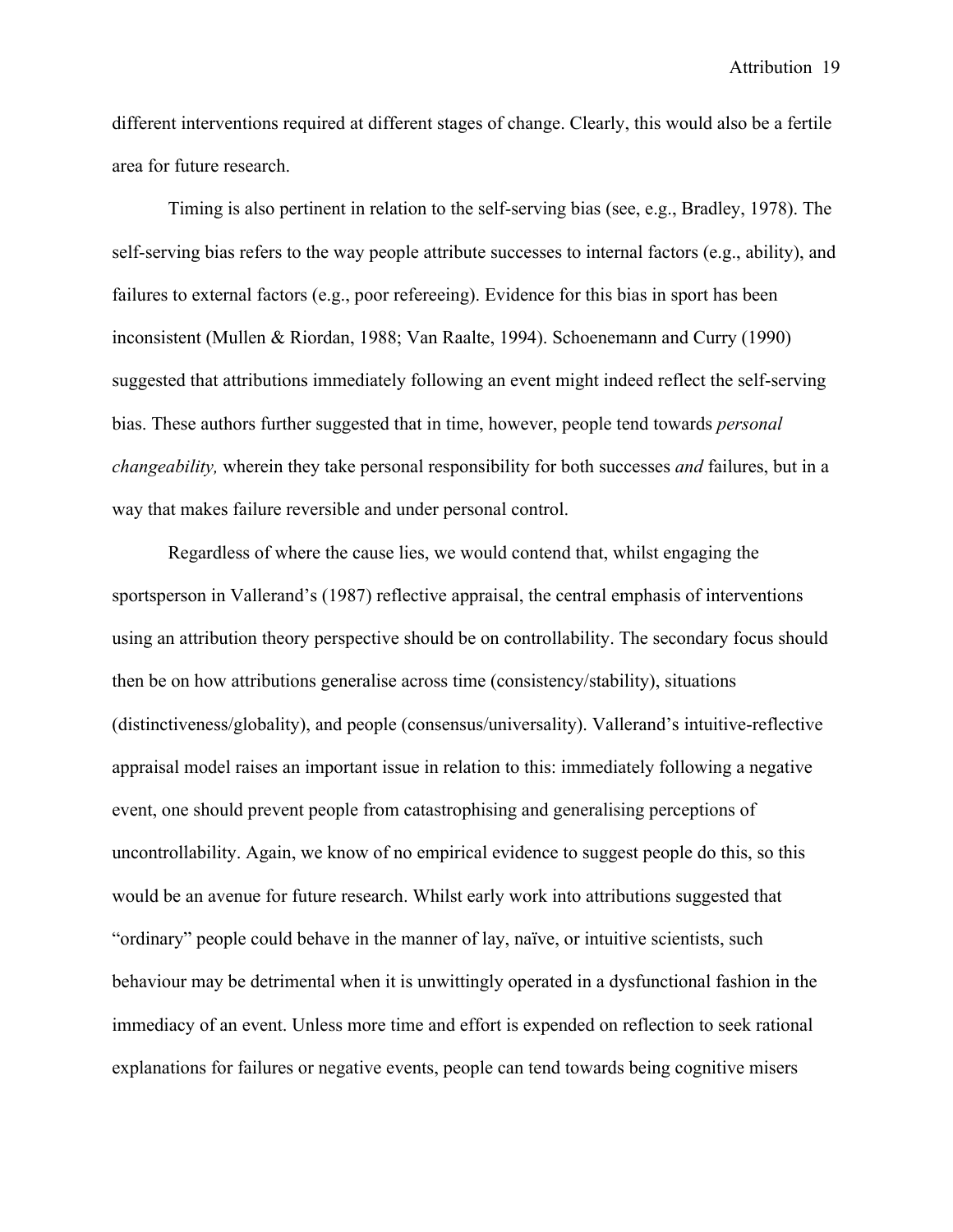(Taylor, 1981), whereby they jump to quick, often inappropriate and unhelpful, judgments, without careful thought.

Sport psychologists might consider working through the following stages to deal with people's maladaptive attributions: 1) identify the person's current attributional state, paying particular attention to the dimensionality of the attribution, the elapsed time since the event for which the attribution has been made, the controllability of the attribution, and the generalisability of perceptions of uncontrollability across time, situations, and people; 2) use consistency, distinctiveness, and consensus information to probe further, to focus upon what they can and cannot control, and to help them create more constructive attributions; and 3) help them better come to terms with those aspects over which they genuinely have no control. The work of Kelley (1967) and Försterling (1988) would be an invaluable resource here. Additionally, practitioners might train their clients to conduct this process for themselves. The role of practitioners might then be to create a *context* for empowering individuals and fostering constructive attributions: in a sense, helping them to become their own psychologist.

## *The Social Context*

People do not engage in attributional thought in a vacuum. Invariably, attributions are made in a social context, and social factors influence attributions (Hardy & Jones, 1994). For example, publicly declared attributions have been found to show less self-serving bias than private attributions (Rejeski & Brawley, 1983). In private, there is no one to refute the attributions one makes; in public, or in the presence of important, critical, and respected others, and with the possibility of future evaluation, attributions are often tempered. Rejeski and Brawley noted that social conditions may influence self-presentations: "people manage the attributions they make to others in order to gain public approval or avoid public embarrassment"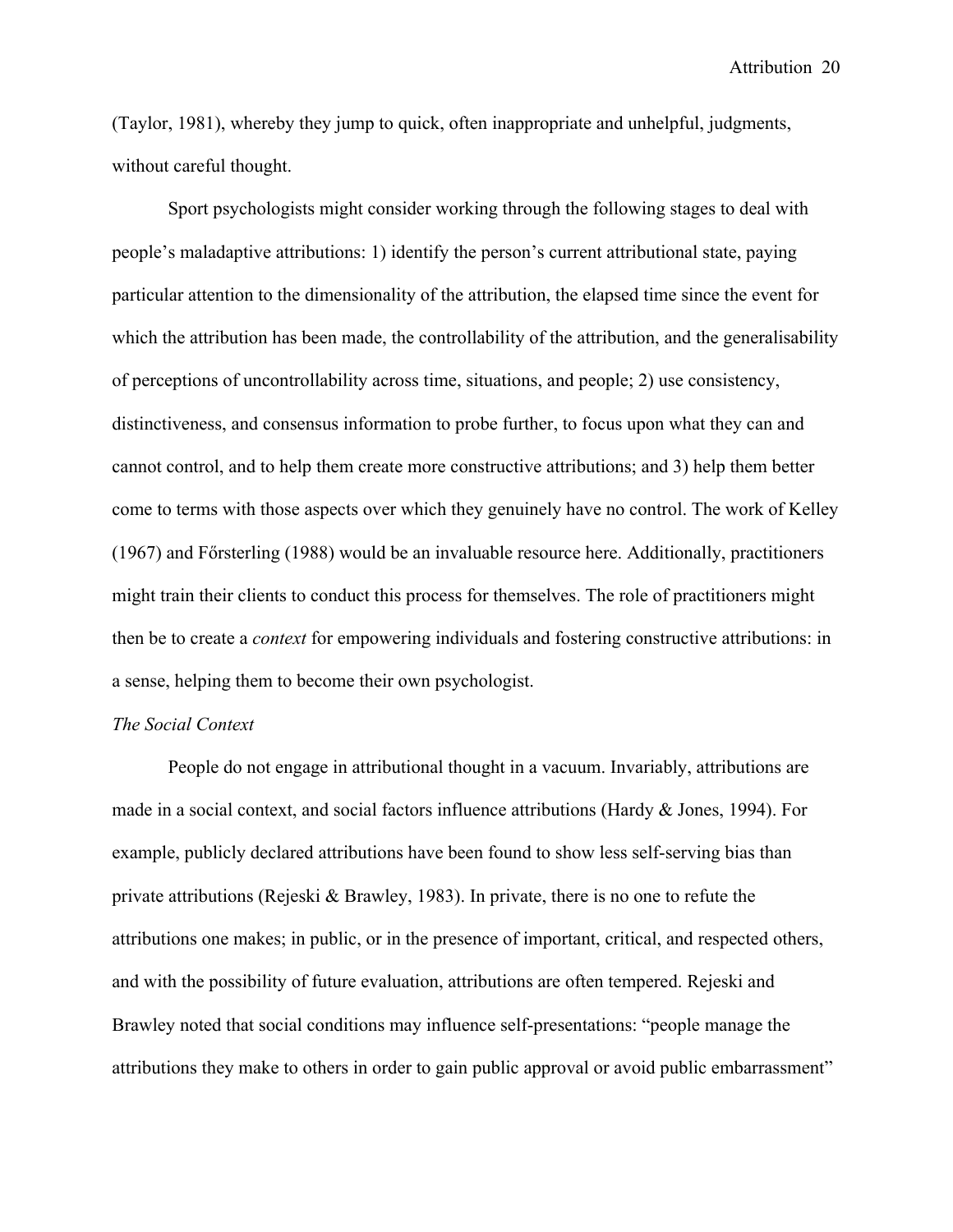(p. 87). So, if challenged, attributions could change straightaway. A team manager/coach might instinctively make attributions to uncontrollable factors in the immediacy of a poor result in a football match, for example, poor refereeing. Under close personal scrutiny, however, perhaps by the media, the team manager/coach might be seen to change towards assuming a greater responsibility for events.

Sportspeople are known to discuss all manner of subjects with family, friends, other performers, coaches, psychologists, sponsors, the media and so on, with these others providing different types of emotional, esteem, informational and tangible social support (Rees & Hardy, 2000). Attributions may be discussed either explicitly or implicitly in these formal and informal settings. Because maladaptive attributions often lead to performers getting into a helplessness spiral, people might readily offer advice to the sportsperson that helps him/her think differently about the causes of events. This advice may help the performer. Equally, potential supporters might do more harm than good; they might misread the situation and misdirect their support (e.g., Lehman, Ellard, and Wortman, 1986). For example, they might encourage a focus on lack of effort as a reason for failure, even though the person had expended high effort.

Potential helpers frequently make attributions about the cause of the behaviour before considering giving help and support. For example, if it is considered that a negative event could have been controlled by the person, a potential helper may be less inclined to offer help than if the event was considered personally uncontrollable. How people subsequently behave towards us can have a tremendous impact upon our thoughts, feelings and behaviours following an event (e.g., Gilbert, Fiske, & Lindzey, 1998). The work of Meyer and colleagues (e.g., 1982, 1992) has highlighted just this, demonstrating how indirect communication influences a person's attributional thought. For example, take the scenario of two runners attaining the qualifying time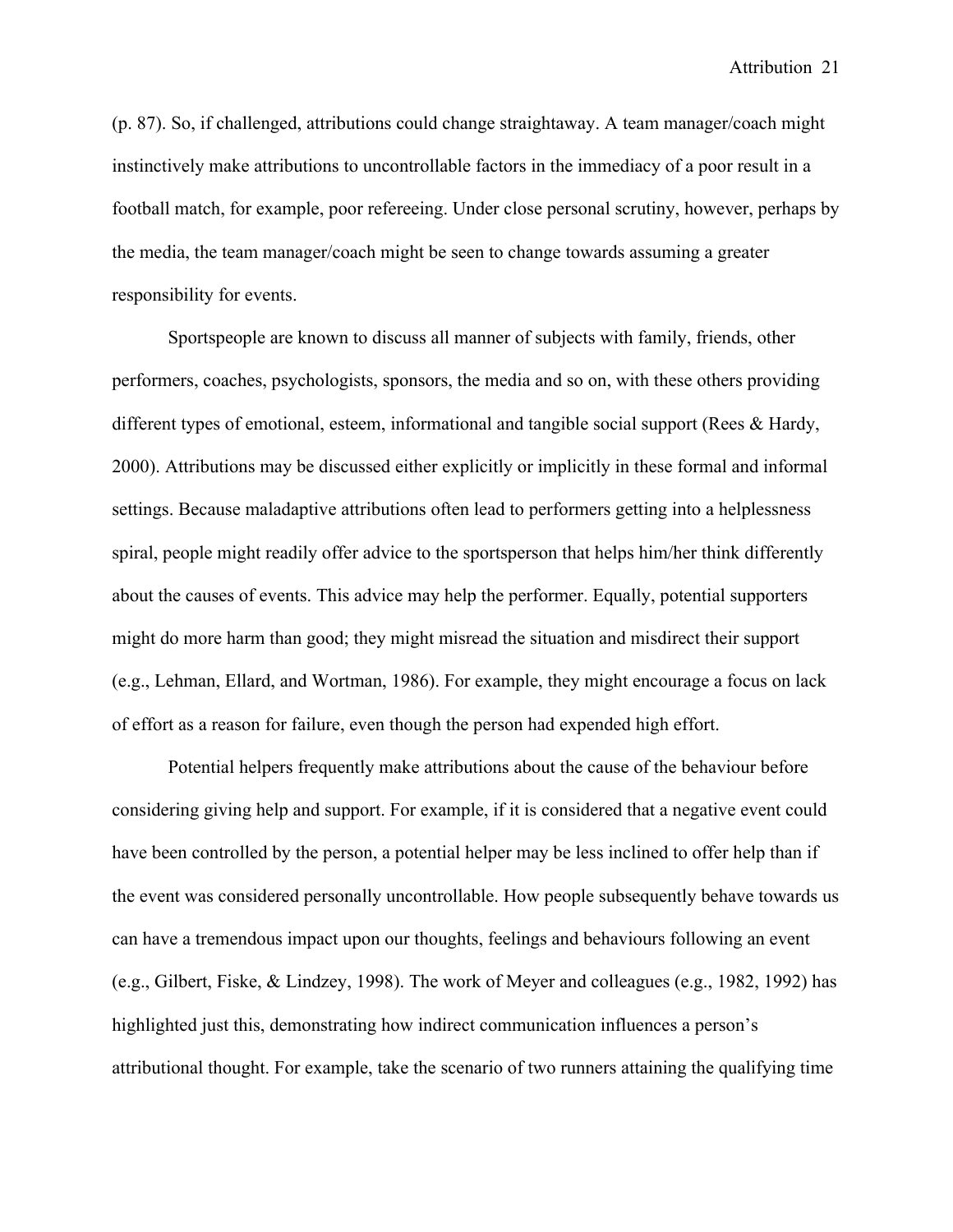for the Olympics, but just one being heavily praised for this achievement by the national coach. This runner might engage in attributional thought, asking himself a number of questions as to why this isolated praise was offered. The questions might take the following form: "Why did I alone receive praise? Was the coach surprised? Was the coach commending me for my efforts? Was the coach implying that my efforts had made up for my lack of genuine ability?" This might precipitate an attribution to low ability. The extent to which this uncontrollable attribution then generalises (is seen as stable, global and/or universal) might determine emotions, expectations, and subsequent performance. Equally, when trying to solve problems, recipients of unsought for help often jump to the conclusion that the help-giver considers them to lack ability. Even praising intelligence has been found to undermine motivation and performance (Mueller & Dweck, 1998). So, indirect communication can have a profound influence on attributional thought. Although in physical education teachers have been observed to show a preference for students expending high effort (Biddle & Goudas, 1997), more direct feedback to a student that he or she succeeded because of high effort expenditure might unintentionally undermine ability beliefs (Okolo, 1992; Rejeski & Brawley, 1983).

An adjunct to the social context of attributions is actor-observer differences. Hardy and Jones (1994) and Biddle et al. (2001) have suggested that, as well as personal attributions for interpersonal and achievement outcomes, one should consider actor-observer differences in attributions. These researchers suggested that this would be particularly beneficial to the study of athlete-coach interactions and refer to this as a divergent perspectives approach, because two people might make different attributions for the same event. The work of Heider (1944, 1958), Jones and Davis (1965), and Kelley (1967) did indeed address such social phenomena. Their work dealt with people's attributions for others' action. The focus of this work was on how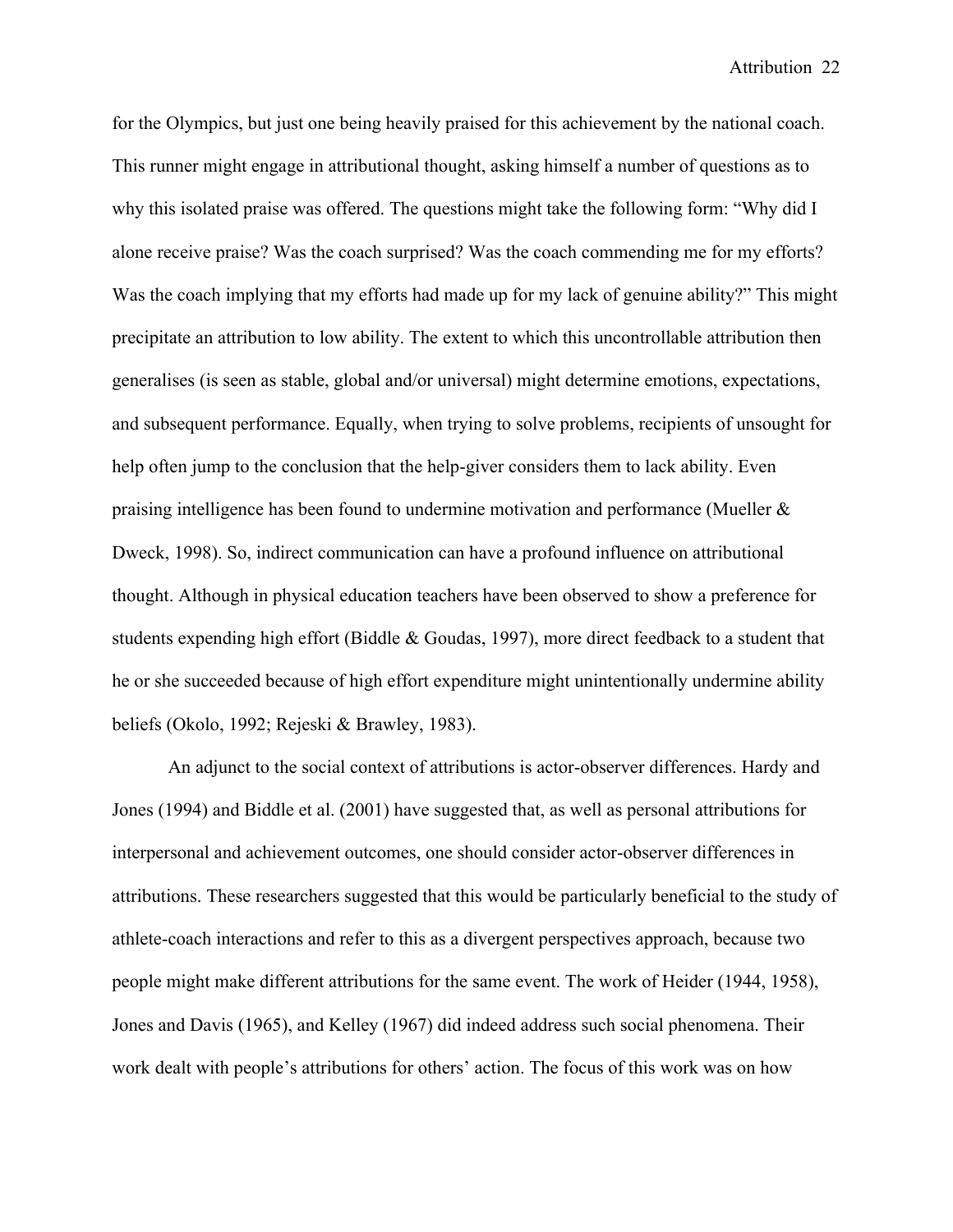people try to develop a meaningful understanding about events they *observe* in everyday life. This social-psychological framework for studying attributions is still an area of interest (e.g., Carr & MacLachlan, 1998; Choi & Nisbett, 1998; Hewstone, 1989; Robins, Spranca, & Mendelsohn, 1996). The correspondence bias, or fundamental attribution error (see, e.g., Gilbert & Malone, 1995; Jones, 1990) relates to how, even when it is fairly clear that behaviour has been situationally driven, people tend to attribute behaviour to others' dispositions. Indeed, observers tend to make dispositional attributions for the actions of others, whilst the actors themselves make situational attributions for the same event (see, e.g., Hewstone, 1989). Heider (1944) wrote: "Changes in the environment are almost always caused by acts of persons in combination with other factors. The tendency exists to ascribe the changes entirely to persons" (p. 361).

In alluding to the social context of attributions in sport psychology, Rejeski and Brawley (1983) expressed concern that researchers had tended to examine only performers' selfattributions, and had not considered that "observers of a skill, a competition, or a social interaction process in sport make attributions about the outcomes of actors" (p. 84). This is probably because research had tended to focus attention on the work of Weiner. Whilst Weiner's work has had a great impact on research in sport psychology, it has done so at the expense of earlier, fruitful perspectives. In Rejeski and Brawley's review of the status of attribution research at that time in sport psychology, they criticised the unquestioning use of Weiner's model, stating, "it may not necessarily be an appropriate model to test in the sport context" (p. 83). Instead, they suggested that the passive acceptance of Weiner's model should be switched to a broader conceptual approach in future work. Twenty years on, this criticism remains at least as valid as when it was originally written (see, also, Biddle, 1988, 1993; Biddle et al., 2001). Indeed, the present authors would contend that this narrow focus, coupled with a failure to ask and answer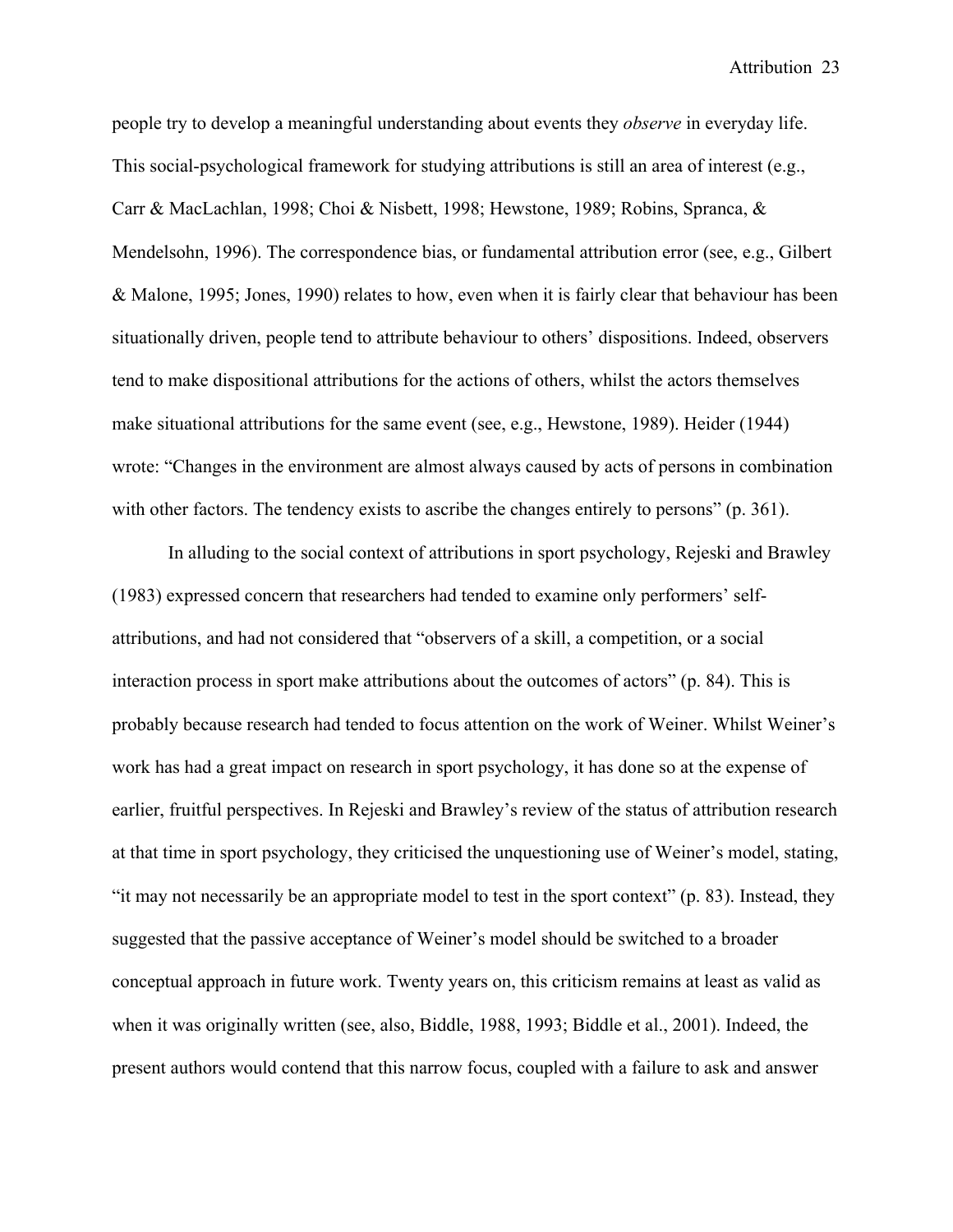interesting questions, has been a major factor in the demise of attributional research in sport psychology.

#### *Summary and Conclusions*

This paper has outlined the complex and subtle role of attributions in sport psychology. It has hinted at a mismatch between research and practice in sport psychology. In this regard, consideration of the consistency, distinctiveness, and consensus information outlined by Kelley  $(1967)$  and F $\ddot{o}$ rsterling (1988) would be beneficial. A link has been made between these three types of information and attribution dimensions: consistency with stability, distinctiveness with globality, and consensus with universality. The similarity between locus and controllability has been highlighted, with the proposal that controllability is the key attribution dimension. Although people do make internal and external attributions, the locus of causality dimension is of less psychological significance to research and practice in sport psychology than is controllability. This is because, regardless of where the cause of an event lies, controllability is the central concern. It is little wonder then that there has been a decline in research interest in attributions in sport, if sport psychologists have been researching the wrong variable and asking the wrong questions. Research should now focus upon the main effects of controllability, together with the interactive effects of controllability and the three generalisability dimensions of stability (consistency), globality (distinctiveness), and universality (consensus) upon emotions, expectations and performance. Measurement needs to reflect this, and both quantitative and qualitative forms of inquiry may help aid understanding in this area. In applied settings, one should focus on the generalisability of controllability across time, situations and people, and challenge people's attributional thinking, engaging them in Vallerand's (1987) reflective appraisal. Finally, the social context of attributions should be considered. Research has tended to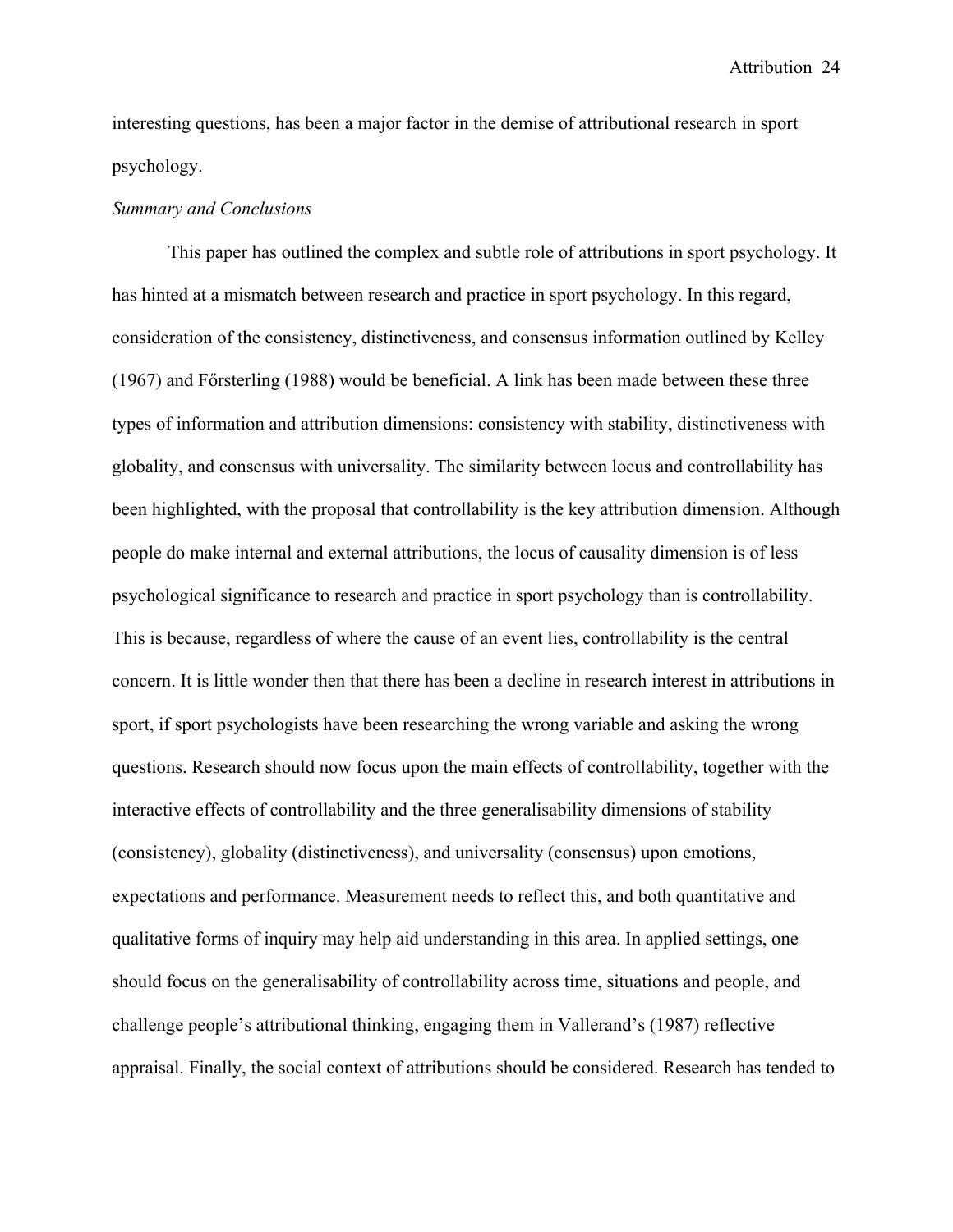view the attribution process in a narrow, non-social and prescriptive way, and has not taken heed of many of the diverse attribution concepts in the literature in general (social) psychology. Research has also missed the subtle process and the skills of the applied, reflective, scientistpractitioner. Just as research informs practice, so practice can help guide research.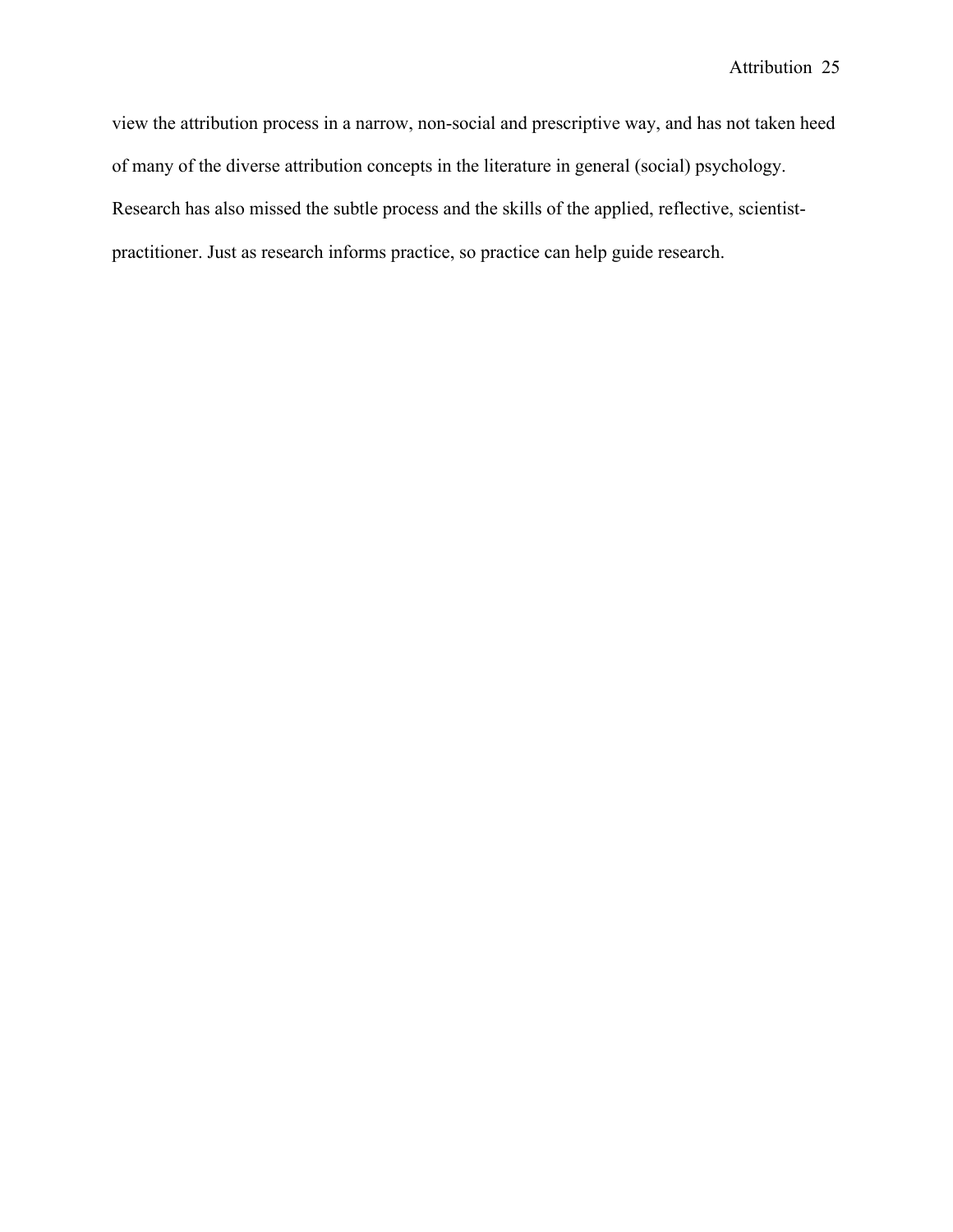## Footnotes

<sup>1</sup> One should note here the sometimes illusory nature of control and the debate (e.g., Colvin & Block, 1994; Taylor & Brown, 1988, 1994) on whether a realistic or an illusional view of events has advantages for psychological health and well-being. For example, Alloy and Abramson (1979) were drawn to ask whether depressives, being perhaps more accurate in their perceptions of uncontrollability than non-depressed participants, were "sadder but wiser," because they simply had more realistic views of events.

<sup>2</sup> For the purpose of this argument, effort is considered an unstable attribution. We appreciate, however, that categorising attributions is sometimes unclear. For example, some individuals would characterise themselves as always being lazy (a stable attribution).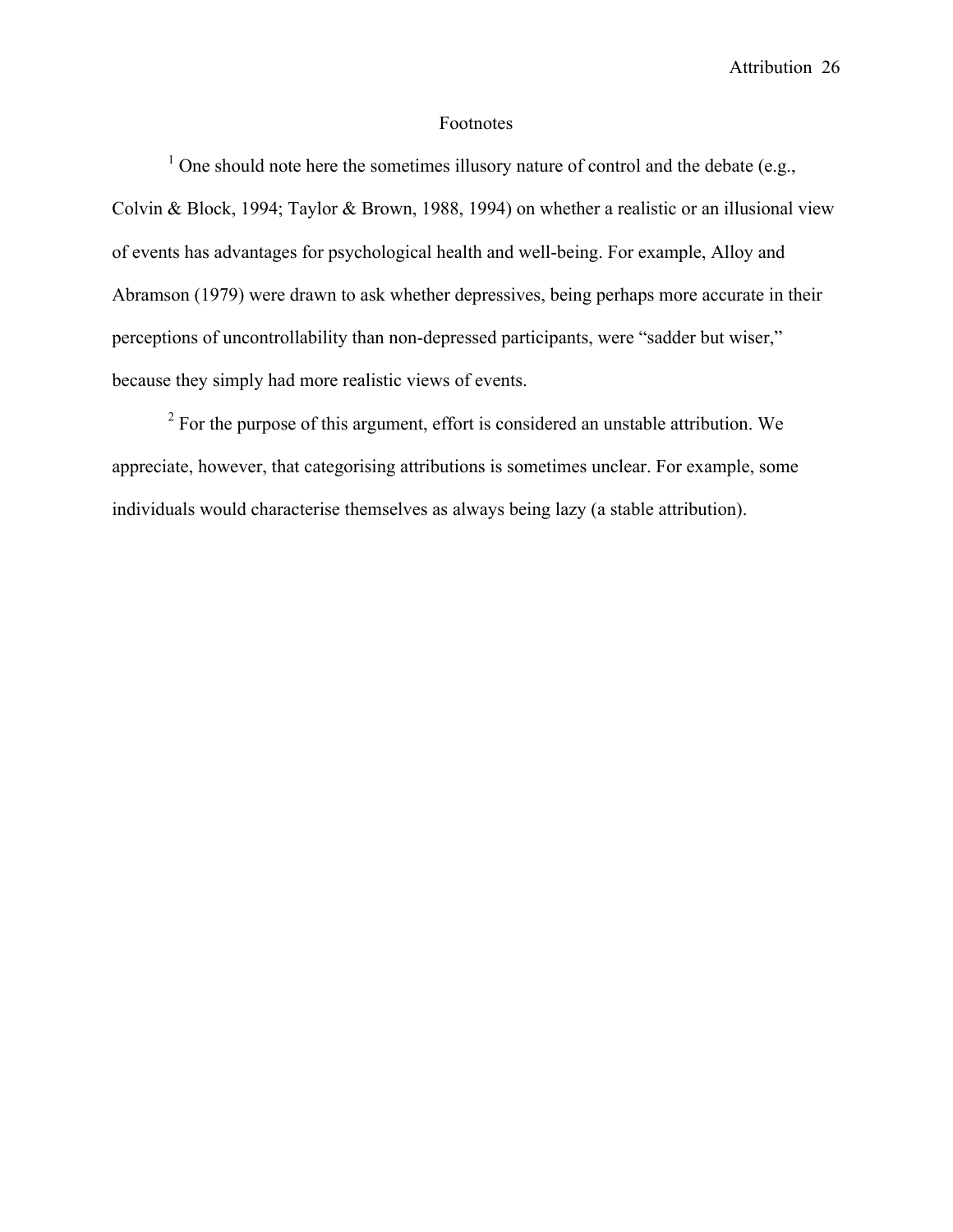#### References

- Abramson, L. Y., Seligman, M. E. P., & Teasdale, J. D. (1978). Learned helplessness in humans: Critique and reformulation. *Journal of Abnormal Psychology, 87,* 49-74.
- Alloy, L. B., & Abramson, L. Y. (1979). Judgments of contingency in depressed and nondepressed students: Sadder but wiser? *Journal of Experimental Psychology: General, 108,* 441-485.
- Anderson, C. A. (1983). Motivational and performance deficits in interpersonal settings: The effect of attributional style. *Journal of Personality and Social Psychology, 45,* 1136- 1147.
- Anderson, C. A. (1991). How people think about causes: Examination of the typical phenomenal organisation of attributions for success and failure. *Social Cognition, 9,* 295-329.
- Anderson, C. A., & Deuser, W. E. (1991). Science and the reformulated learned helplessness model of depression. *Psychological Inquiry, 2,* 14-19.
- Anderson, C. A., & Deuser, W. E. (1993). The primacy of control in causal thinking and attributional style: An attributional functionalism perspective. In G. Weary, F. H. Gleicher, & K. L. Marsh (Eds.), *Control motivation and social cognition* (pp. 98-121). New York: Springer.
- Anderson, C. A., Krull, D. S., & Weiner, B. (1996). Explanations: Processes and consequences. In E. T. Higgins & A. W. Kruglanski (Eds.), *Social psychology: Handbook of basic principles* (pp. 271-296). New York: Guilford Press.
- Anderson, C. A., & Riger, A. L. (1991). A controllability attributional model of problems in living: Dimensional and situational interactions in the prediction of depression and loneliness. *Social Cognition, 9,* 149-181.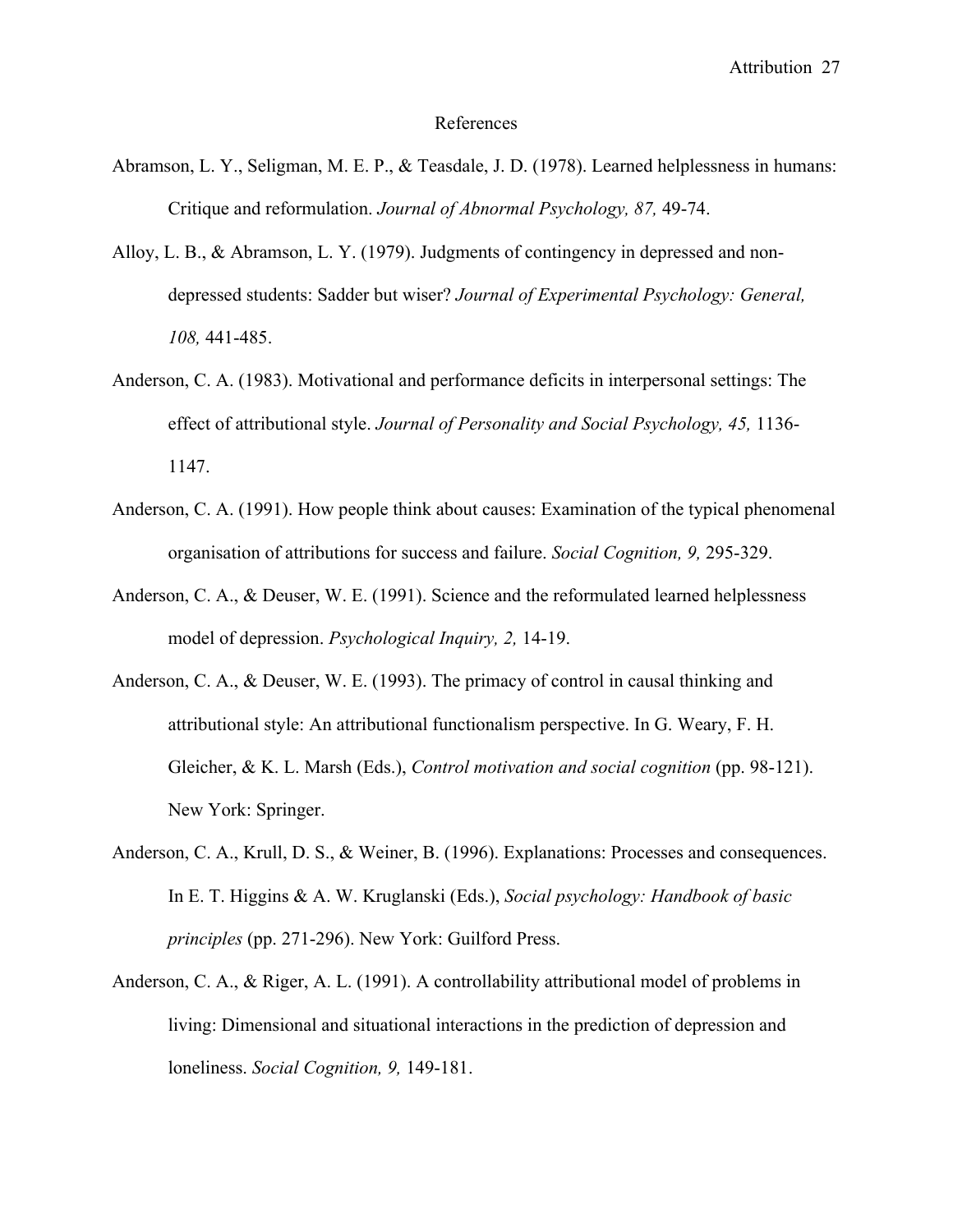Bandura, A. (1977). Self-efficacy: Toward a unifying theory of behavioral change.

*Psychological Review, 2,* 191-215.

- Bandura, A. (1982). Self-efficacy mechanism in human agency. *American Psychologist, 37,* 122- 147.
- Benson, M. J. (1989). Attributional measurement techniques: Classification and comparison of approaches for measuring causal dimensions. *The Journal of Social Psychology, 129,* 307-323.
- Biddle, S. J. H. (1988). Methodological issues in the researching of attribution-emotion links in sport. *International Journal of Sport Psychology, 19,* 264-280.
- Biddle, S. J. H. (1993). Attribution research and sport psychology. In R. N. Singer, M. Murphey, & L. K. Tennant (Eds.), *Handbook of research on sport psychology* (pp. 437-464). New York: Macmillan.
- Biddle, S. J. H. (1999). Motivation and perceptions of control: Tracing its development and plotting its future in exercise and sport psychology. *Journal of Sport & Exercise Psychology, 21,* 1-23.
- Biddle, S. J. H., & Goudas, M. (1997). Effort is virtuous: teacher preferences of pupil effort, ability and grading in physical education. *Educational Research, 39,* 350-355.
- Biddle, S. J. H., & Hanrahan, S. J. (1998). Attributions and attributional style. In J. L. Duda (Ed.), *Advances in sport and exercise psychology measurement* (pp. 3-19)*.* Morgantown, WV: Fitness Information Technology, Inc.
- Biddle, S. J. H., Hanrahan, S. J., & Sellars, C. N. (2001). Attributions: Past, present, and future. In R. N. Singer, H. A. Hausenblas, & C. M. Janelle (Eds.), *Handbook of sport psychology*  (2nd ed., pp. 444-471). New York: Wiley.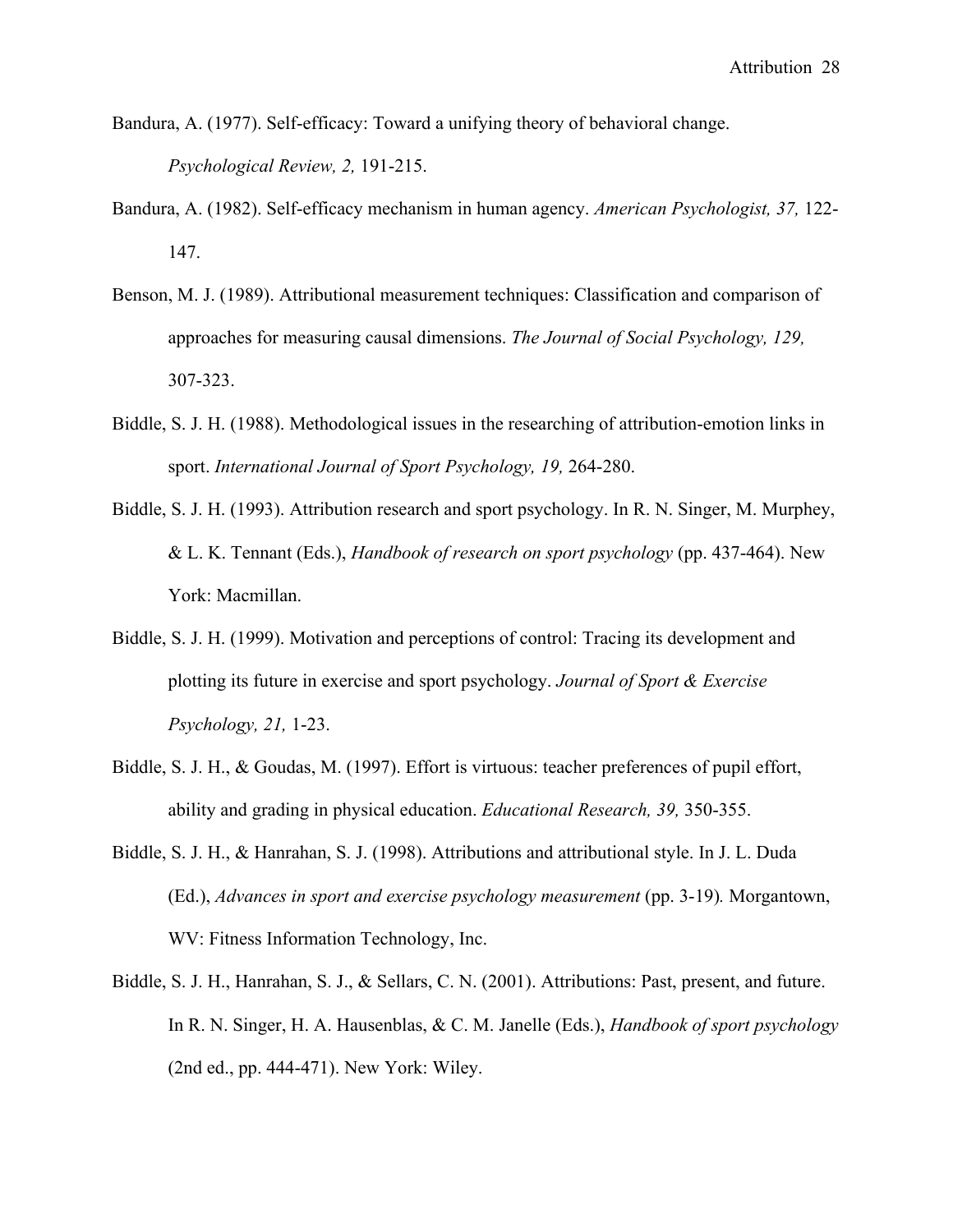- Bradley, G. W. (1978). Self-serving biases in the attribution process: A reexamination of the fact or fiction question. *Journal of Personality and Social Psychology, 36,* 56-71.
- Brown, J. D., & Siegel, J. M. (1988). Attributions for negative life events and depression: The role of perceived control. *Journal of Personality and Social Psychology, 54,* 316-322.

Buchanan, G. M., & Seligman, M. E. P. (1995). *Explanatory style.* Hillsdale, NJ: Erlbaum.

- Carr, S. C., & MacLachlan, M. (1998). Actors, observers, and attributions for third world poverty: Contrasting perspectives from Malawi and Australia. *The Journal of Social Psychology, 138,* 189-202.
- Carver, C. S. (1989). How should multifaceted personality constructs be tested? Issues illustrated by self-monitoring, attributional style, and hardiness. *Journal of Personality and Social Psychology, 56,* 577-585
- Choi, I., & Nisbett, R. E. (1998). Situational salience and cultural differences in the correspondence bias and actor-observer bias. *Personality and Social Psychology Bulletin, 24,* 949-960.
- Clifford, M. M. (1986). The effects of ability, strategy, and effort attributions for educational, business, and athletic failure. *British Journal of Educational Psychology, 56,* 169-179.
- Colvin, C. R., & Block, J. (1994). Do positive illusions foster mental health? An examination of the Taylor and Brown formulation. *Psychological Bulletin, 94,* 472-505.
- Covington, M. V., & Omelich, C. L. (1979). Effort: The double-edged sword in school achievement. *Journal of Educational Psychology, 71,* 169-182.
- Crossley, M. (2000). *Introducing narrative psychology.* Buckingham, UK: Open University Press.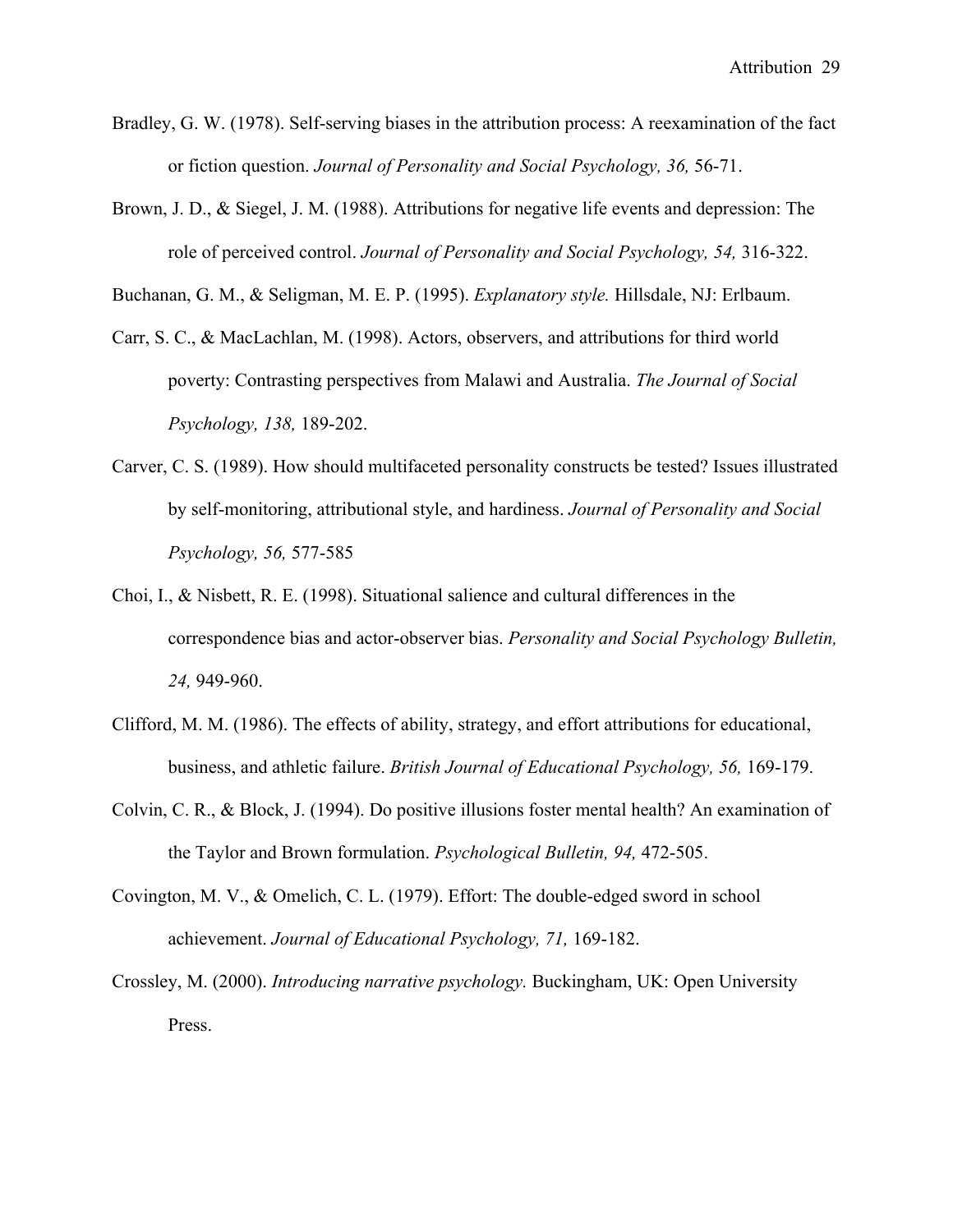- Csikzentmihalyi, M., & Larson, R. (1984). *Being adolescent: Conflict and growth in the teenage years.* New York: Basic Books.
- Curtis, K. A. (1992). Altering beliefs about the importance of strategy. *Journal of Applied Social Psychology, 22,* 953-972.
- Den Boer, D-J., Kok, G., Hospers, H. J., Gerards, F. M., & Strecher, V. J. (1991). Health education strategies for attributional retraining and self-efficacy improvement. *Health Education Research, 6,* 239-248.
- Ericsson, K. A., & Simon, H. A. (1993). *Protocol analysis: Verbal reports as data* (revised ed.)*.* Cambridge, MA: MIT Press.
- Faulkner, G., & Finlay, S-J. (2002). It's not what you say, it's the way that you say it! Conversation analysis: A discursive methodology. *Quest, 54,* 49-66.

Försterling, F. (1988). *Attribution theory in clinical psychology*. Chichester, UK: Wiley.

- Gilbert, D. T. (1998). Ordinary personology. In D. T. Gilbert, S. T. Fiske, & G. Lindzey (Eds.), *The handbook of social psychology* (4th ed., Vol. 2, pp. 89-150). New York: McGraw-Hill.
- Gilbert, D. T., Fiske, S. T., & Lindzey, G. (1998). *The handbook of social psychology* (4th ed., Vol. 2)*.* New York: McGraw-Hill.
- Gilbert, D. T., & Malone, P. S. (1995). The correspondence bias. *Psychological Bulletin, 117,* 21-38.
- Grove, J. R., & Pargman, D. (1986). Relationships among success/failure, attributions, and performance expectancies in competitive situations. In L. V. Velden & J. H. Humphrey (Eds.), *Psychology and sociology of sport: Current selected research I* (pp. 85-95). New York: AMS Press.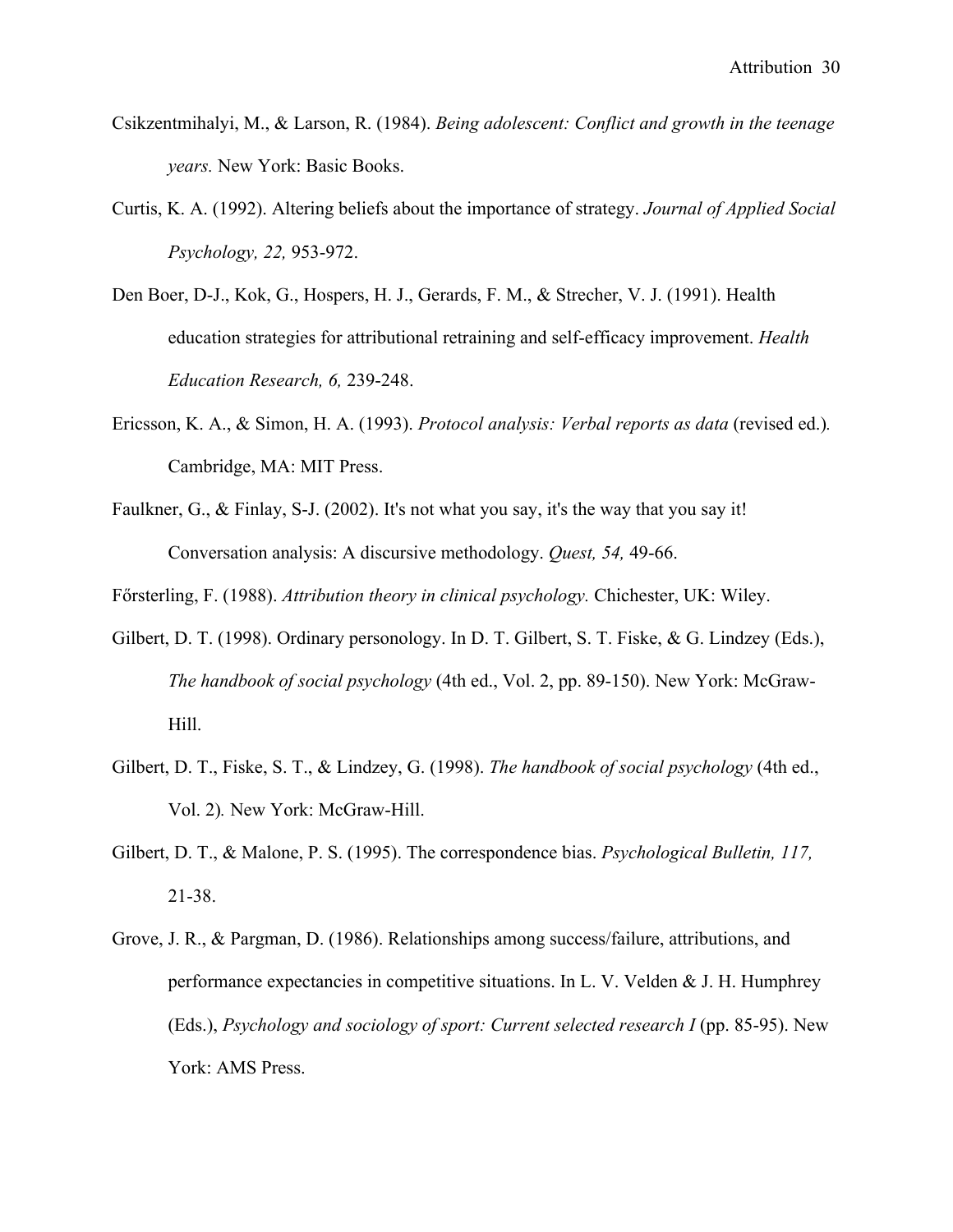- Hanrahan, S. J., Grove, J. R., & Hattie, J. A. (1989). Development of a questionnaire measure of sport-related attributional style. *International Journal of Sport Psychology, 20,* 114-134.
- Hardy, L., & Jones, G. (1994). Current issues and future directions for performance-related research in sport psychology. *Journal of Sports Sciences, 12,* 61-92.
- Hardy, L., Jones, J. G., & Gould, D. (1996). *Understanding psychological preparation for sport: Theory and practice of elite performers.* Chichester: Wiley.
- Heider, F. (1944). Social perception and phenomenal causality. *Psychological Review, 51,* 358- 374.
- Heider, F. (1958). *The psychology of interpersonal relations.* New York: Wiley.
- Hempel, C. G. (1966). *Philosophy of natural science.* Englewood Cliffs, NJ: Prentice Hall.
- Hewstone, M. (1989). *Causal attribution: From cognitive processes to collective beliefs.* Oxford, UK: Blackwell.
- Holschuh, J. P., Nist, S. L., & Olejnik, S. (2001). Attributions to failure: The effects of effort, ability, and learning strategy use on perceptions of future goals and emotional responses. *Reading Psychology, 22,* 153-173.
- Ingledew, D. K., Hardy, L., & Cooper, C. L. (1996). An attributional model applied to health behaviour change. *European Journal of Personality, 10,* 111-132.

Jones, E. E. (1990). *Interpersonal perception.* New York: Macmillan.

- Jones, E. E., & Davis, K. E. (1965). From acts to dispositions: The attribution process in person perception. In L. Berkowitz (Ed.), *Advances in experimental social psychology* (Vol. 2, pp. 219-266). New York: Academic Press.
- Kelley, H. H. (1967). Attribution theory in social psychology. In D. Levine (Ed.), *Nebraska symposium on motivation* (Vol. 15, pp. 192-240). Lincoln: University of Nebraska Press.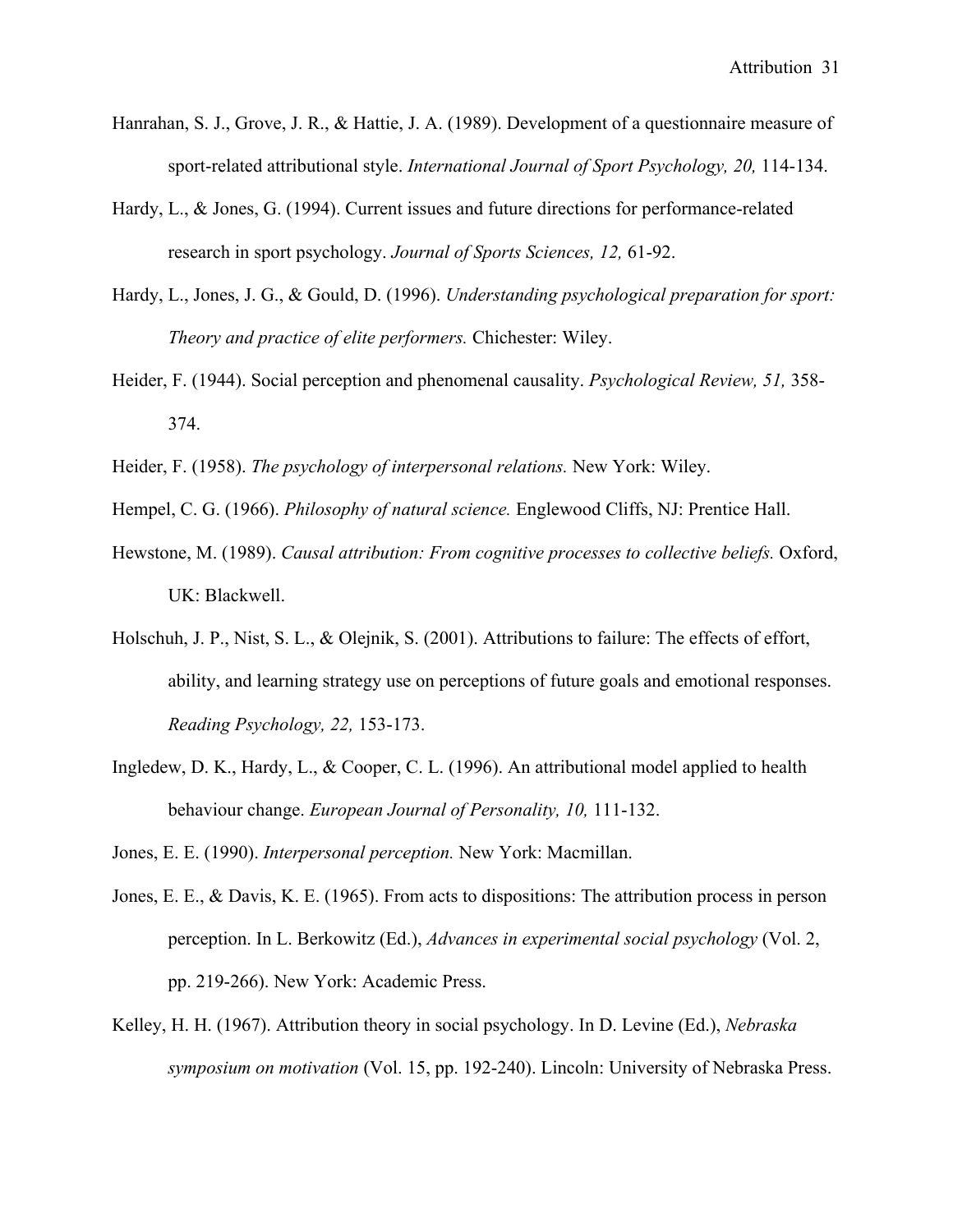Lau, R. R., & Russell, D. (1980). Attributions in the sports pages. *Journal of Personality and Social Psychology, 39,* 29-38.

Lazarus, R., & Folkman, S. (1984). *Stress, appraisal, and coping.* New York: Springer.

- Lehman, D. R., Ellard, J. H., & Wortman, C. B. (1986). Social support for the bereaved: Recipients' and providers' perspectives on what is helpful. *Journal of Consulting and Clinical Psychology, 54,* 438-446.
- Lieblich, A., Tuval-Mashiach, R., & Zilber, T. (1998). *Narrative research: Reading, analysis, and interpretation.* London: Sage.
- Maier, S. F., & Seligman, M. E. P. (1976). Learned helplessness: Theory and evidence. *Journal of Experimental Psychology, 105,* 3-46.
- Marlatt, G. A., & Gordon, J. R. (1985). *Relapse prevention: Maintenance strategies in the treatment of addictive behaviors.* New York: Guilford Press.
- McAuley, E., Duncan, T. E., & Russell, D. (1992). Measuring causal attributions: The revised Causal Dimension Scale (CDSII). *Personality and Social Psychology Bulletin, 18,* 566- 573.
- Meyer, W.-U. (1982). Indirect communication about perceived ability. *Journal of Educational Psychology, 74,* 888-897.
- Meyer, W.-U. (1992). Paradoxical effects of praise and criticism on perceived ability. In W. Stroebe & M. Hewstone (Eds.), *European review of social psychology* (Vol. 3, pp. 259- 283). Chichester, UK: Wiley.
- Miserandino, M. (1998). Attributional retraining as a method of improving athletic performance. *Journal of Sport Behavior, 21,* 286-297.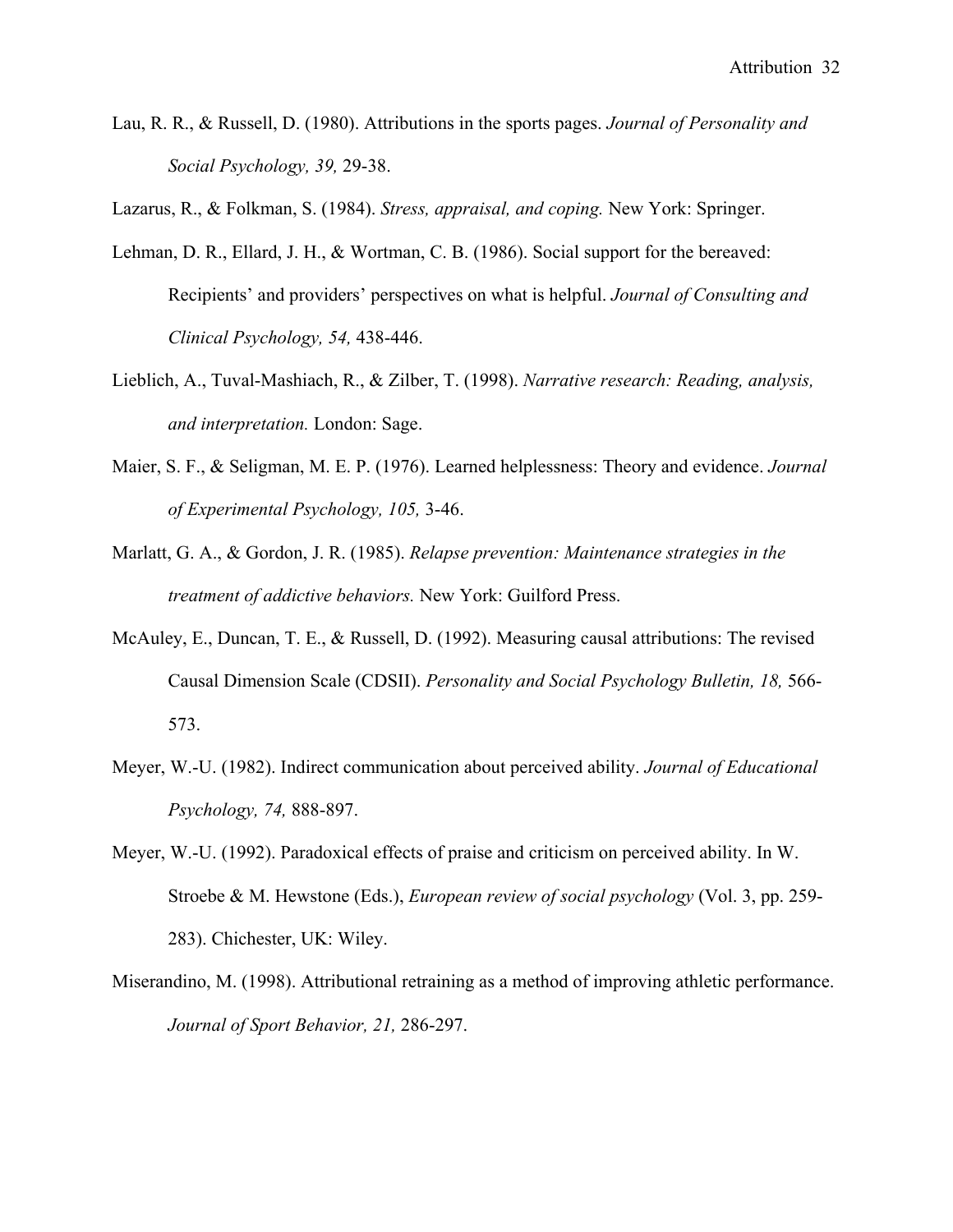- Mueller, C. M., & Dweck, C. S. (1998). Praise for intelligence can undermine children's motivation and performance. *Journal of Personality and Social Psychology, 75,* 33-52.
- Mullen, B., & Riordan, C. (1988). Self-serving attributions for performance in naturalistic settings: A meta-analytic review. *Journal of Applied Social Psychology, 18,* 3-22.
- Munton, A. G., Silvester, J., Stratton, O., & Hanks, H. (1998). *Attributions in action: A practical approach to coding qualitative data.* Chichester, UK: Wiley.
- Okolo, C. M. (1992). The effects of computer-based attribution retraining on the attributions, persistence, and mathematics computation of students with learning disabilities. *Journal of Learning Disabilities, 25,* 327-334.
- Orbach, I., Singer, R., & Murphey, M. (1997). Changing attributions with an attribution training technique related to basketball dribbling. *The Sport Psychologist, 11,* 294-304.
- Orbach, I., Singer, R., & Price, S. (1999). An attribution training program and achievement in sport. *The Sport Psychologist, 13,* 69-82.
- Peterson, C. (1991). Further thoughts on explanatory style. *Psychological Inquiry, 2,* 50-57.
- Peterson, C., Seligman, M. E. P., & Vaillant, G. E. (1988). Pessimistic explanatory style is a risk factor for physical illness: a thirty-five year longitudinal study. *Journal of Personality and Social Psychology, 55,* 23-27.
- Peterson, C., Semmel, A., von Baeyer, C., Abramson, L., Y. Metalski, G. I., & Seligman, M. E. P. (1982). The attributional style questionnaire. *Cognitive Therapy and Research, 6,* 287- 299.
- Polkinghorne, D. (1995). Narrative configuration in qualitative analysis. In J. A. Hatch & R. Wisniewski (Eds.), *Life history and narrative* (pp. 5-24). London: Falmer Press.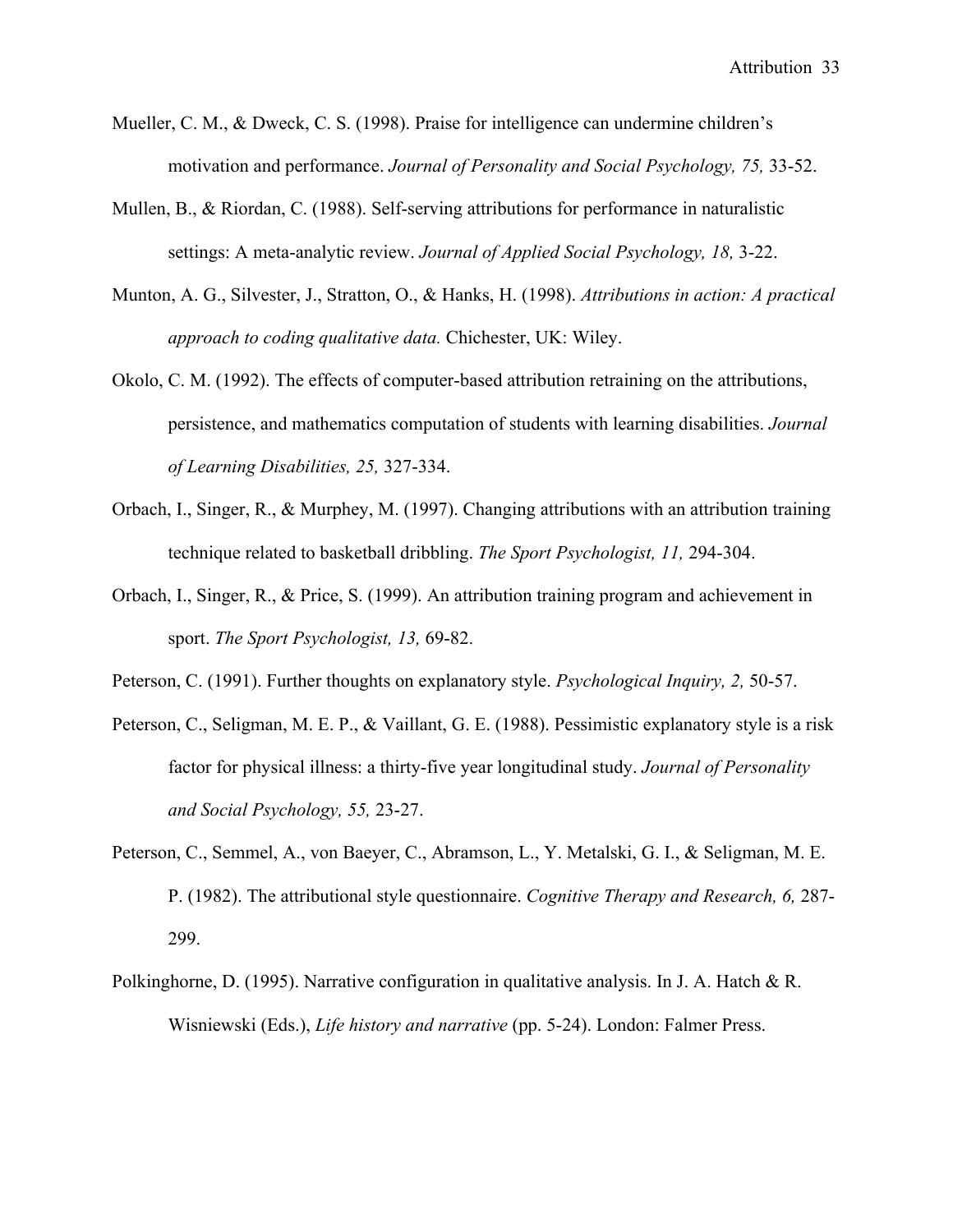- Prochaska, J. O., & DiClemente, C. C. (1983). Stages and processes of self-change of smoking: towards an integrative model of change. *Journal of Consulting and Clinical Psychology, 51,* 390-395.
- Rees, T., & Hardy, L. (2000). An investigation of the social support experiences of high-level sports performers. *The Sport Psychologist, 14,* 327-347.
- Rejeski, W. J., & Brawley, L. R. (1983). Attribution theory in sport: Current status and new perspectives. *Journal of Sport Psychology, 5,* 77-99.
- Robins, R. W., Spranca, M. D., & Mendelsohn, G. A. (1996). The actor-observer effect revisited: Effects of individual differences and repeated social interactions on actor and observer attributions. *Journal of Personality and Social Psychology, 71,* 375-389.
- Robinson, D. W. (1990). An attributional analysis of student demoralization in physical education settings. *Quest, 42,* 27-39.
- Russell, D. (1982). The Causal Dimension Scale: A measure of how individuals perceive causes. *Journal of Personality and Social Psychology, 42,* 1137-1145.
- Schoenemann, T. J., & Curry, S. (1990). Attributions for successful and unsuccessful health behavior change. *Basic and Applied Social Psychology, 11,* 421-431.
- Sinnott, K., & Biddle, S. (1998). Changes in attributions, perceptions of success and intrinsic motivation after attribution retraining in children's sport. *International Journal of Adolescence and Youth, 7,* 137-144.

Sparkes, A. C. (1999). Exploring body narratives. *Sport, Education, and Society, 4,* 17-30.

Stone, A. A., & Shiffman, S. (1994). Ecological momentary assessment (EMA) in behavioral medicine. *Annals of Behavioral Medicine, 16,* 199-202.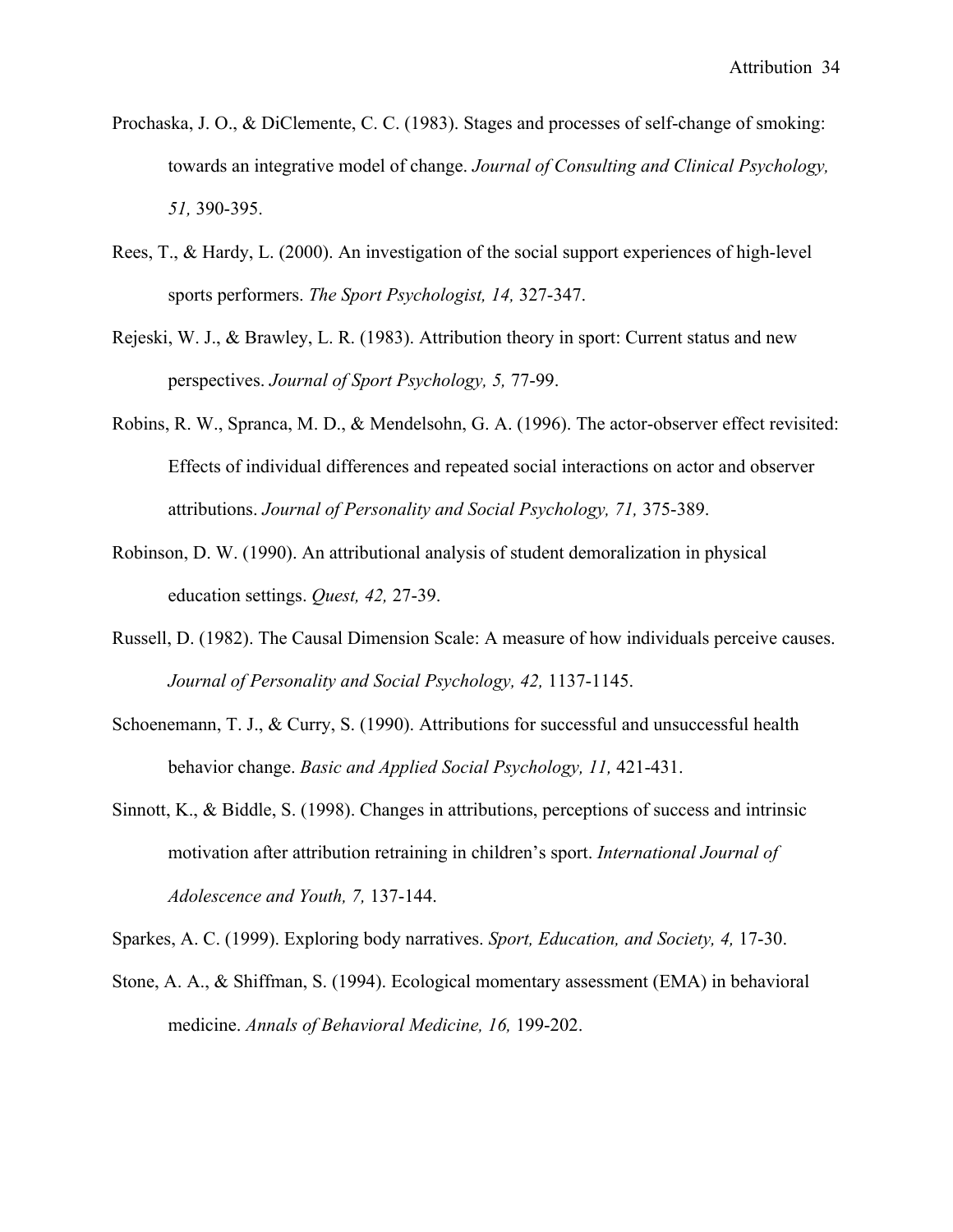Taylor, S. E. (1981). The interface of cognitive and social psychology. In J. Harvey (Ed.), *Cognition, social behavior, and the environment* (pp. 189-211). Hillsdale, NJ: Erlbaum.

- Taylor, S. E., & Brown, J. (1988). Illusion and well-being: A social-psychological perspective on mental health. *Psychological Bulletin, 103,* 193-210.
- Taylor, S. E., & Brown, J. (1994). Positive illusions and well-being revisited: Separating fact from fiction. *Psychological Bulletin, 116,* 21-27.
- Tennen, H., Affleck, G., Armeli, S., & Carney, M. A. (2000). A daily process approach to coping: Linking theory, research, and practice. *American Psychologist, 55,* 626-636.
- Van Raalte, J. L. (1994). Sport performance attributions: A special case of self-serving bias? *The Australian Journal of Science and Medicine in Sport, 26,* 45-48.
- Vallerand, R. J. (1987). Antecedents of self-related affects in sport: Preliminary evidence on the intuitive-reflective appraisal model. *Journal of Sport Psychology, 9,* 161-182.
- Vallerand, R. J., & Richer, F. (1988). On the use of the Causal Dimension Scale in a field setting: A test with confirmatory factor analysis in success and failure situations. *Journal of Personality and Social Psychology, 54,* 704-712.
- Weiner, B. (1979). A theory of motivation for some classroom experiences. *Journal of Educational Psychology, 71,* 3-25.
- Weiner, B. (1985). An attribution theory of achievement motivation and emotion. *Psychological Review, 92,* 548-573.
- Weiner, B. (1986). *An attribution theory of achievement motivation and emotion.* New York: Springer.
- Weiner, B. (1991). An attributional look at explanatory style. *Psychological Inquiry, 2,* 43-44.